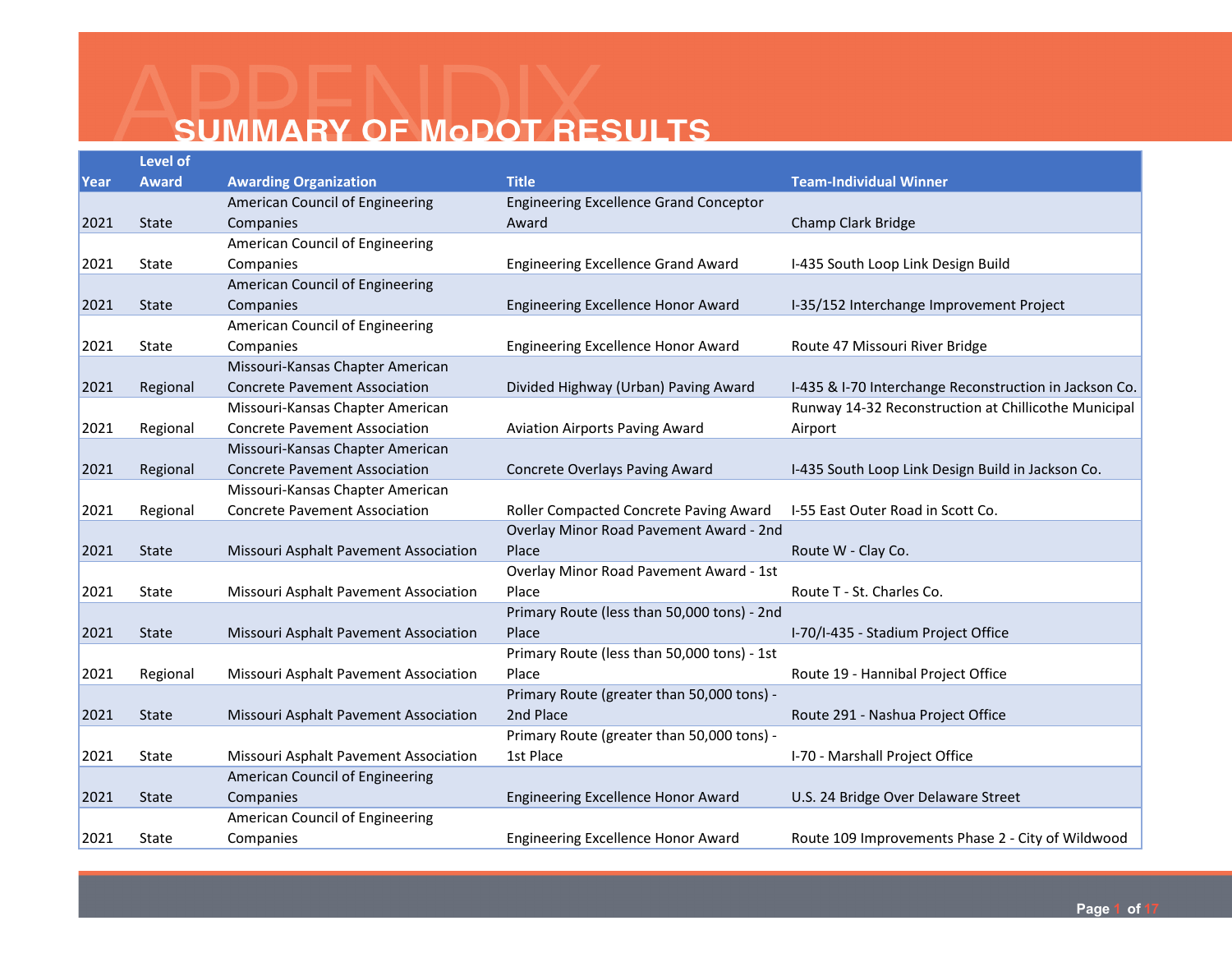|      |                 | American Council of Engineering            |                                           |                                                   |
|------|-----------------|--------------------------------------------|-------------------------------------------|---------------------------------------------------|
| 2021 | National        | Companies                                  | <b>National Recognition Award</b>         | I-435 South Loop Link Design-Build Project        |
|      |                 |                                            |                                           |                                                   |
| 2021 | State           | State of Missouri Office of Administration | State Team Member of the Month            | Jason Williams                                    |
|      |                 |                                            |                                           |                                                   |
| 2021 | <b>State</b>    | State of Missouri Office of Administration | State Team Member of the Month            | Amir Ghaidi                                       |
| 2021 | National        | US Maritime Administration                 | Marine Highway Project Designation        | Missouri River Container on Barge Service         |
|      |                 |                                            | ACPA Gold Award Winner for Reliever and   |                                                   |
| 2021 | <b>State</b>    | American Concrete Pavement Association     | <b>General Aviation airports</b>          | Boonville Runway 18/36 Reconstruction             |
|      |                 |                                            |                                           |                                                   |
| 2021 | State           | State of Missouri Office of Administration | State Team Member of the Month            | Jordan Delameter                                  |
|      |                 | American Association of State Highway      |                                           |                                                   |
| 2021 | National        | and Transportation Officials               | President's Transportation Award          | Keith Killen                                      |
|      |                 |                                            |                                           |                                                   |
| 2021 | State           | State of Missouri Office of Administration | Award of Distinction                      | Kate Bax / Taylor Brune - Tracker Evolution       |
|      |                 |                                            |                                           |                                                   |
| 2020 | <b>State</b>    | State of Missouri Office of Administration | State Employee of the Month - March       | Robert Deters                                     |
|      |                 | American Council of Engineering            |                                           | MoDOT 2019 Statewide Aerial and Terrestrial LiDAR |
| 2020 | State           | Companies                                  | <b>Engineering Excellence Grand Award</b> | Program                                           |
|      |                 |                                            |                                           |                                                   |
| 2020 | <b>State</b>    | Missouri Asphalt Pavement Association      | Paving Award                              | Project J6S3247, Route C, Franklin County         |
|      |                 |                                            |                                           |                                                   |
| 2020 | State           | Missouri Asphalt Pavement Association      | Paving Award                              | Project J6I3189, Franklin County                  |
|      |                 | American Council of Engineering            |                                           |                                                   |
| 2020 | <b>State</b>    | Companies                                  | <b>Engineering Excellence Award</b>       | Poplar Street Bridge                              |
|      |                 | American Council of Engineering            | National Engineering Excellence Honor     |                                                   |
| 2020 | National        | Companies                                  | Award                                     | Poplar Street Bridge                              |
|      |                 | American Association of State Highway      | AASHTO Sweet 16 Region 3 Supplemental     |                                                   |
| 2020 | <b>National</b> | and Transportation Officials               | Category                                  | Automated Flagger Assistance Device               |
|      |                 |                                            | America's Transportation Award - MAASTO   |                                                   |
|      |                 | American Association of State Highway      | in Quality of Life and Community          |                                                   |
| 2020 | Regional        | and Transportation Officials               | Development                               | Champ Clark Bridge                                |
| 2020 | National        | TransComm                                  | TransComm's Vanguard Award                | Taylor Brune, Communications Division             |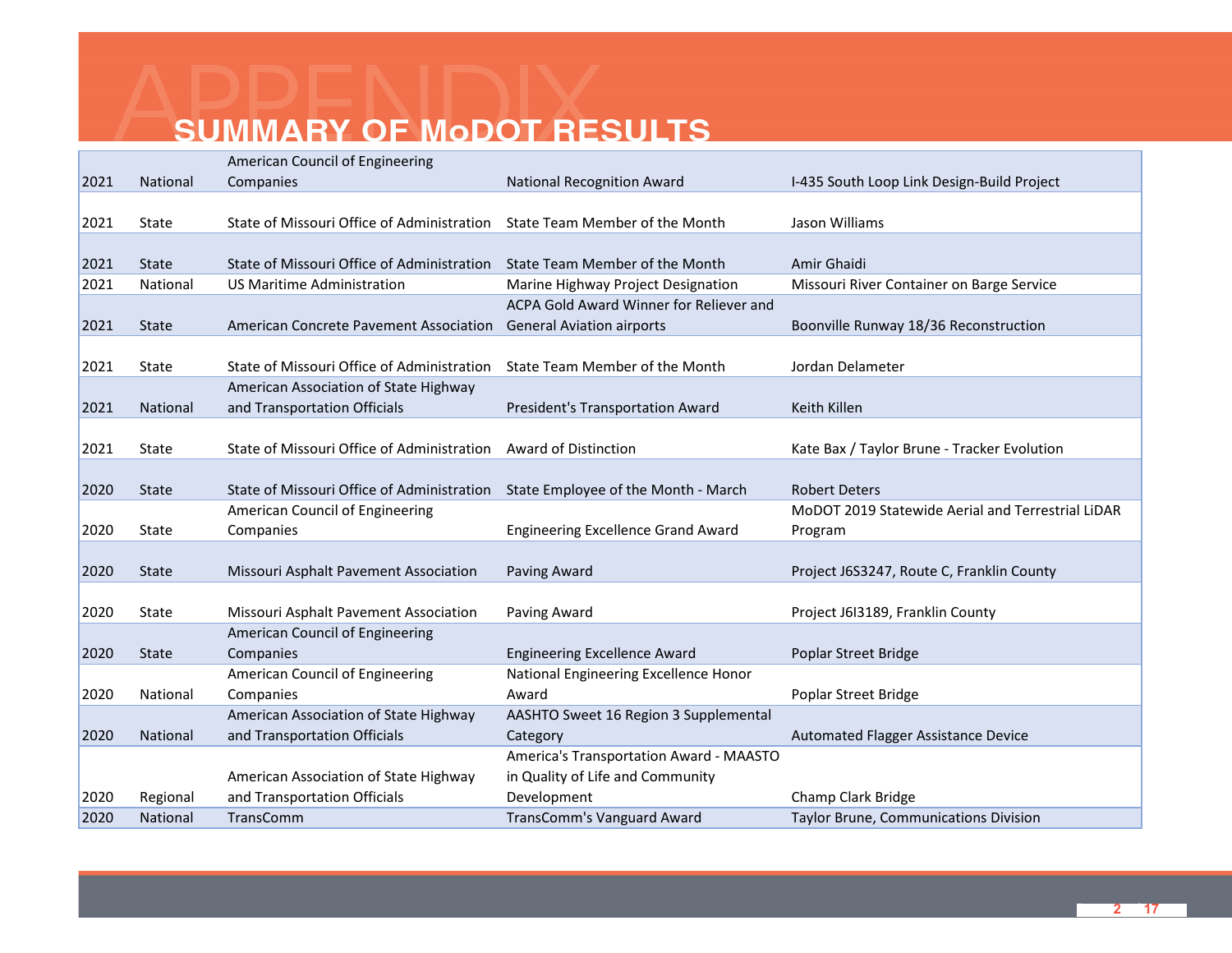|      |              | American Association of State Highway      |                                                 |                                                       |
|------|--------------|--------------------------------------------|-------------------------------------------------|-------------------------------------------------------|
| 2020 | National     | and Transportation Officials               | President's Award in Safety Category            | Buckle Up, Phone Down                                 |
|      |              | American Association of State Highway      |                                                 |                                                       |
| 2020 | National     | and Transportation Officials               | President's Award in Rail Category              | Rail Corridor Project                                 |
|      |              |                                            | Roller Compacted Concrete (Special              | I-55 East Outer Road Construction Project in Scott    |
| 2020 | Regional     | American Concrete Pavement Association     | Applications)                                   | County                                                |
|      |              |                                            | Governor's Award for Quality and                |                                                       |
|      |              |                                            | Productivity - Efficiency / Process             |                                                       |
| 2020 | <b>State</b> | State of Missouri Office of Administration | Improvement                                     | Maintenance Management System Phase 1                 |
|      |              |                                            | ACPA Award Winner for Reliever and              |                                                       |
| 2020 | State        | American Concrete Pavement Association     | <b>General Aviation Airports</b>                | Chillicothe RWY 14/32 Reconstruction                  |
|      |              | American Association of State Highway      | <b>AASHTO President's Award for Rail</b>        | Rail Corridor Project, Route 60 and BNSF Railway,     |
| 2020 | National     | and Transportation Officials               | Transportation                                  | Webster Co.                                           |
|      |              |                                            |                                                 |                                                       |
|      |              |                                            | Missouri State Employee Award of                | KC Chris Zurn, David Eppright, Russell Fisher, Travis |
| 2019 | State        | State of Missouri Office of Administration | Distinction--Safety Category: TMA Flagger       | Teter (TMA Flagger Team)                              |
|      |              |                                            |                                                 |                                                       |
|      |              |                                            | Governor's Award for Quality and                | KC Chris Zurn, David Eppright, Russell Fisher, Travis |
| 2019 | <b>State</b> | State of Missouri Office of Administration | Productivity--Pinnacle Award: TMA Flagger       | Teter (TMA Flagger Team)                              |
|      |              |                                            |                                                 |                                                       |
|      |              | American Association of State Highway      | Sweet Sixteen High Value Research Project--     |                                                       |
| 2019 | National     | and Transportation Officials               | Impact of Missouri's Public Ports               | CO-Research                                           |
|      |              | American Council of Engineering            |                                                 | MoDOT 2018 Statewide Aerial and Terrestrial LiDAR     |
| 2019 | <b>State</b> | Companies                                  | <b>Engineering Excellence Grand Award</b>       | Program                                               |
|      |              |                                            |                                                 | KC - Senior Construction Inspector James Bentley/City |
| 2019 | State        | American Public Works Association          | Public Works Project of the Year                | of Peculiar and Cass County                           |
|      |              | American Council of Engineering            |                                                 | KC US-169/I-70 North Loop Planning and                |
| 2019 | National     | Companies                                  | <b>Engineering Excellence Award</b>             | Environmental Linkages (PEL) Study                    |
|      |              | American Council of Engineering            |                                                 |                                                       |
| 2019 | National     | Companies                                  | <b>Engineering Excellence Competition Award</b> | KC US Hwy 50/Route 291 South Interchange Project      |
|      |              | American Council of Engineering            | <b>Engineering Excellence Competition Honor</b> | KC the US Highway 50 and Blackwell Road Interchange   |
| 2019 | National     | Companies                                  | Award                                           | project                                               |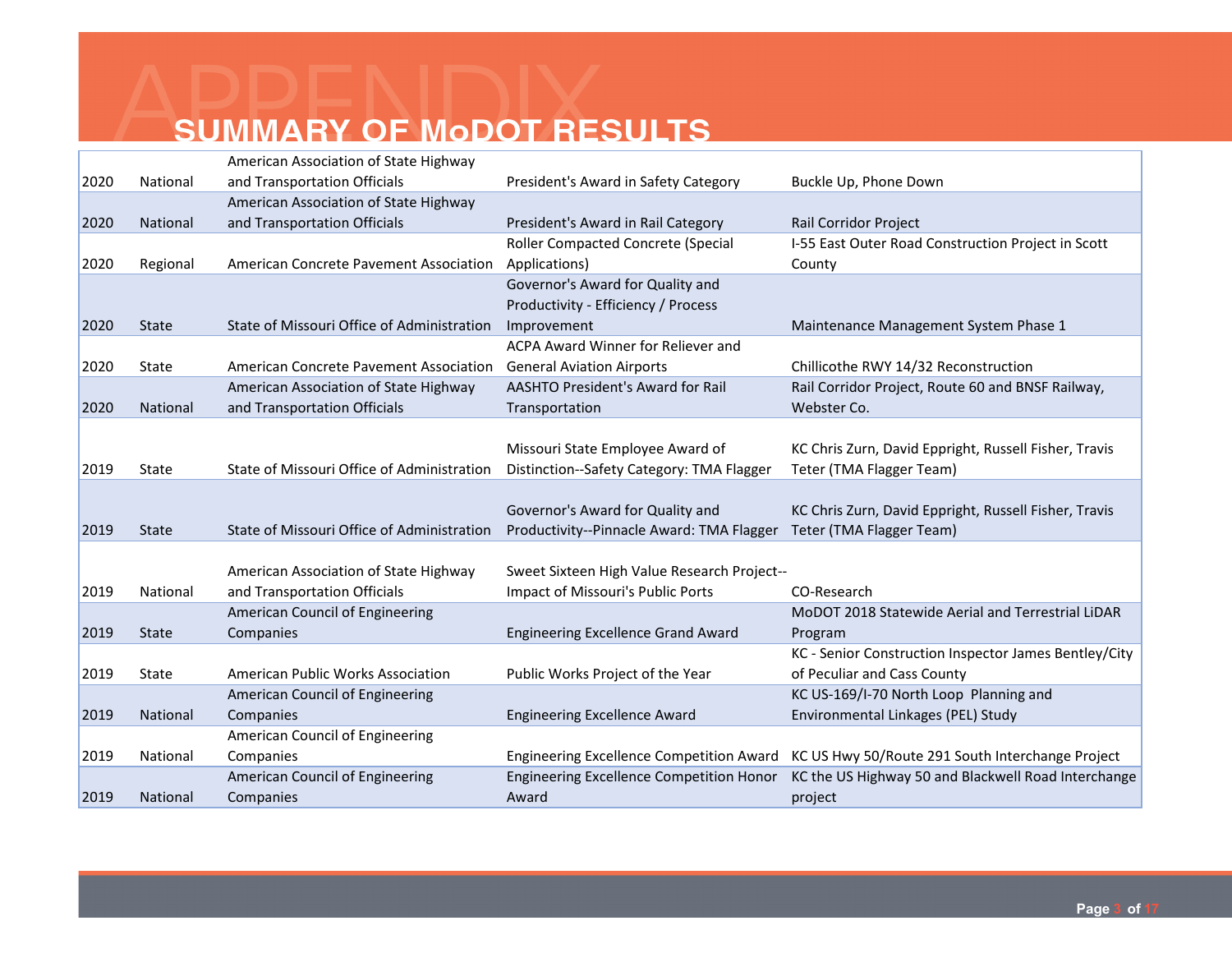|      |                 |                                            |                                                 | KC The TMA Flagger Team, Missouri Department of          |
|------|-----------------|--------------------------------------------|-------------------------------------------------|----------------------------------------------------------|
|      |                 |                                            |                                                 | Transportation, KC Safety: Travis Teter, David Eppright, |
| 2019 | State           | State of Missouri Office of Administration | Missouri Governor's Award of Distinction        | Russell Fisher, and Chris Zurn                           |
|      |                 | American Council of Engineering            | <b>Engineering Excellence Competition Honor</b> | KC the US Highway 50 and Blackwell Road Interchange      |
| 2019 | National        | Companies                                  | Award                                           | project                                                  |
|      |                 |                                            |                                                 | KC US 50 @ MO 291S in Lees Summit for projects           |
| 2019 | National        | American Public Works Association          | Project of the Year                             | between \$5 million and \$25 million                     |
|      |                 | American Council of Engineering            |                                                 |                                                          |
| 2019 | <b>National</b> | Companies                                  | <b>Honor Award</b>                              | KC US 50 @ MO 291S in Lees Summit                        |
|      |                 |                                            |                                                 |                                                          |
| 2019 | National        | <b>Concrete Promotional Group</b>          | Excellence in Concrete Paving Award             | KC US Hwy 50/Route 291 South Interchange Project         |
|      |                 |                                            |                                                 |                                                          |
| 2019 | <b>State</b>    | Kansas City Social Media Club              | Silver Award                                    | KC Multi-Channel Campaign for I-470 Communications       |
|      |                 |                                            |                                                 |                                                          |
| 2019 | State           | Kansas City Social Media Club              | Multi-Channel Communications Campaign           | <b>KC MoDOT Kansas City</b>                              |
|      |                 | American Council of Engineering            |                                                 |                                                          |
| 2019 | <b>State</b>    | Companies                                  | <b>Grand Award</b>                              | KC US-169/I-70 North Loop PEL Study                      |
|      |                 |                                            | Committee on Transportation                     |                                                          |
|      |                 |                                            | Communications (TransComm): Website             |                                                          |
|      |                 | American Association of State Highway      | and Consultant Category--New External           |                                                          |
| 2019 | National        | and Transportation Officials               | Website                                         | CR-CO                                                    |
|      |                 |                                            |                                                 |                                                          |
|      |                 |                                            | MAASTO: America's Transportation Award          |                                                          |
|      |                 | American Association of State Highway      | (ATA)--Quality of Life/Community                | MO/IL Joint Applicaiton--Infrastructure Improvements     |
| 2019 | Regional        | and Transportation Officials               | Development--Large Category                     | for Downtown St. Louis                                   |
|      |                 |                                            | MAASTO: America's Transportation Awards-        |                                                          |
|      |                 | American Association of State Highway      | -Best Use of Technology & Innovation Small      |                                                          |
| 2019 | Regional        | and Transportation Officials               | Category                                        | Kansas City Divergabout                                  |
|      |                 |                                            |                                                 |                                                          |
| 2019 | <b>State</b>    | State of Missouri Office of Administration | August State Employee of the Month              | Jamie Sartin                                             |
|      |                 | American Association of State Highway      |                                                 | Data Driven Safety Analysis in Design Build (St. Louis   |
| 2019 | National        | and Transportation Officials               | Francis B. Francois Award                       | District)                                                |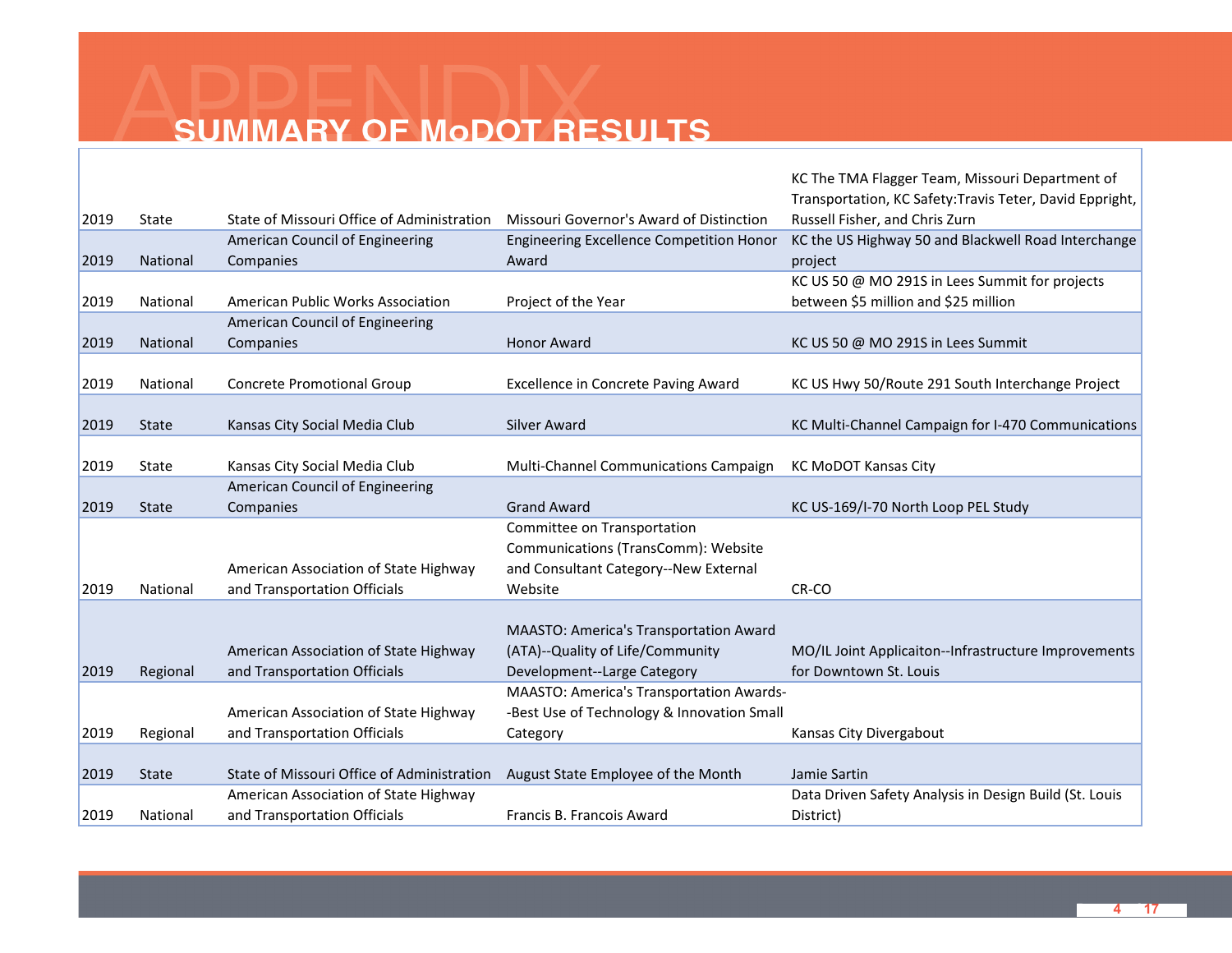|      |                 | American Association of State Highway          | America's Transportation Award-Quality of    |                                                        |
|------|-----------------|------------------------------------------------|----------------------------------------------|--------------------------------------------------------|
| 2019 | National        | and Transportation Officials                   | Life/Community Development                   | SL/IDOT                                                |
| 2019 | National        | Federal Highway Administration                 | National Roadway Safety Award                | Paula Gough                                            |
|      |                 |                                                | Governor's Award for Quality and             |                                                        |
| 2019 | <b>State</b>    | State of Missouri Office of Administration     | Productivity - Innovation                    | <b>BUPD Team</b>                                       |
|      |                 |                                                | Governor's Award for Quality and             | Southeast District - North Fork River emergency bridge |
| 2019 | State           | State of Missouri Office of Administration     | Productivity - Customer Service              | replacements in Ozark County                           |
| 2019 | Regional        | American Society of Civil Engineers            | Project of the Year                          | Poplar Street Bridge Project                           |
|      |                 | American Association of State Highway          |                                              |                                                        |
| 2019 | National        | and Transportation Officials                   | <b>America's Transportation Award</b>        | St. Louis Safety Improvements Design-Build Project     |
|      |                 |                                                |                                              | I-55 New Interchange & Outer Road Construction in      |
|      |                 |                                                |                                              | Scott County (Kelso) Project No. J010956 (Southeast    |
| 2019 | Regional        | American Concrete Pavement Association         | Divided Highway Rural                        | District)                                              |
|      |                 |                                                | Missouri State Employee Award of             |                                                        |
| 2019 | State           | State of Missouri Office of Administration     | <b>Distinction--Innovations Category</b>     | <b>Kellen Burns</b>                                    |
|      |                 |                                                | Missouri State Employee Award of             |                                                        |
| 2019 | <b>State</b>    | State of Missouri Office of Administration     | <b>Distinction--Safety Category</b>          | <b>Bret Hicks</b>                                      |
| 2019 | State           | American Public Works Association              | Project of the Year                          | Poplar Street Bridge (St. Louis District)              |
|      |                 | American Council of Engineering                |                                              |                                                        |
| 2019 | <b>State</b>    | Companies                                      | <b>Grand Award</b>                           | I-44/MO 141 Design-Build Project (St. Louis District)  |
|      |                 | American Council of Engineering                |                                              |                                                        |
| 2019 | State           | Companies                                      | Honor Award                                  | Safety Design-Build Project (St. Louis District)       |
|      |                 |                                                |                                              |                                                        |
|      |                 |                                                | National Roadway Safety Award for System     |                                                        |
| 2018 | Regional        | Federal Highway Administration                 | Wide Installation of Median Guard Cable      |                                                        |
| 2018 | State           | Illinois Department of Transportation          | Above and Beyond                             | Northeast District                                     |
|      |                 | American Association of State Highway          | GIS-T Symposim: Missouri Eclipse Facilities  |                                                        |
| 2018 | National        | and Transportation Officials                   | Map                                          | Mapping and Customer Service                           |
|      |                 |                                                | Certificate of Achievement for Excellence in |                                                        |
| 2018 | State           | <b>Government Finance Officers Association</b> | <b>Finanical Reporting</b>                   | <b>Financial Services</b>                              |
|      |                 |                                                | Best Website without Consultant-R2T          |                                                        |
| 2018 | <b>National</b> | TransComm                                      | Website                                      | <b>CO Communications</b>                               |
| 2018 | National        | TransComm                                      | Vanguard Award for Newcomers                 | <b>CO Communications</b>                               |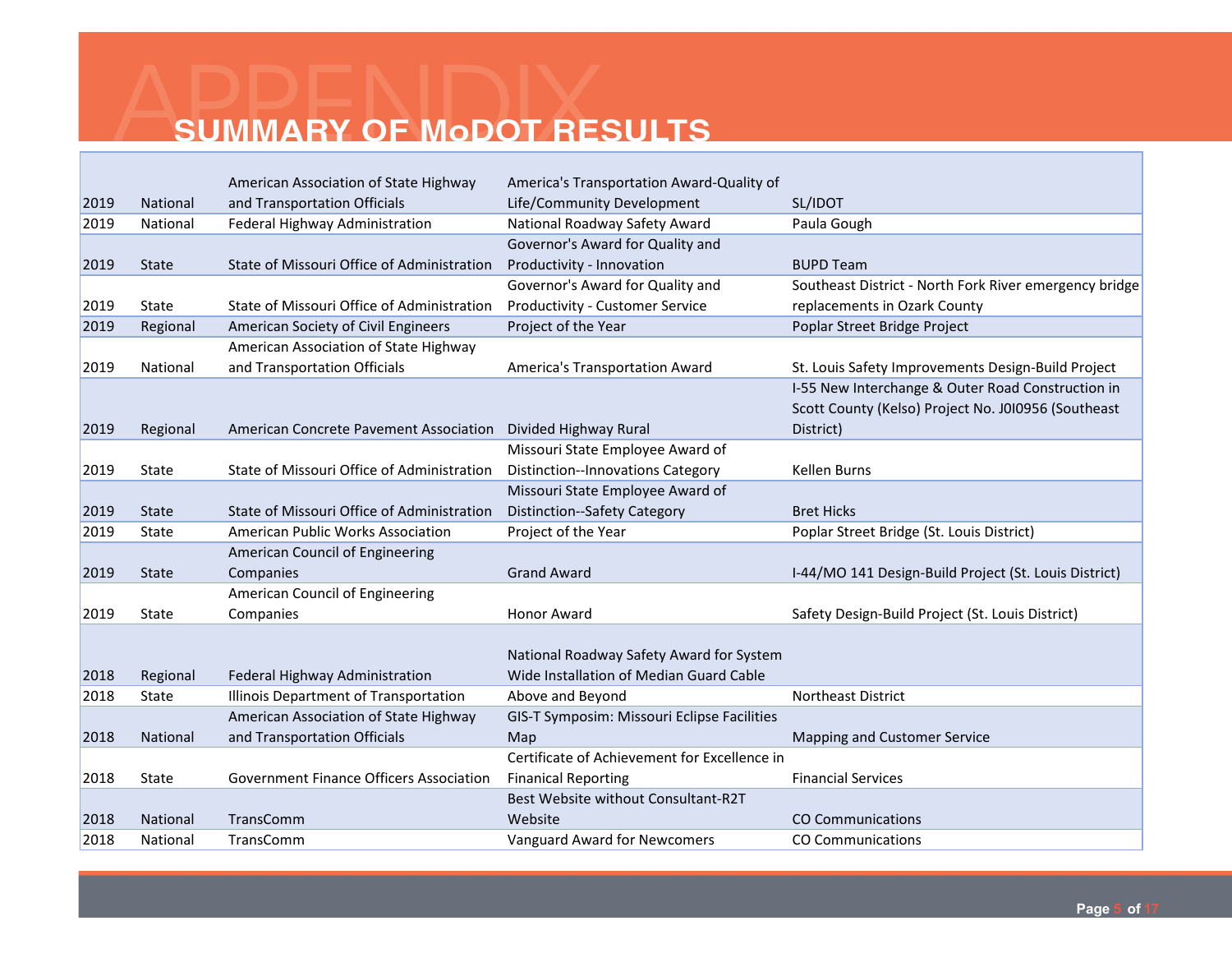|      |              | American Association of State Highway          | <b>Presidents Transportation Award-Citizen's</b> |                                          |
|------|--------------|------------------------------------------------|--------------------------------------------------|------------------------------------------|
| 2018 | National     | and Transportation Officials                   | <b>Guide for Transportation Planning</b>         | <b>CO Communications</b>                 |
|      |              |                                                | Excellence in Conrete Paving--RTE AC             |                                          |
| 2018 | National     | American Concrete Pavement Association         | Project, Perry County                            | <b>Construction Design Division Team</b> |
|      |              |                                                | <b>Excellence in Concrete Pavements-Gold</b>     |                                          |
|      |              |                                                | Award--Runway 14/32 Reconstruction               |                                          |
| 2018 | National     | American Concrete Pavement Association         | Project                                          | <b>Multimodal Operations</b>             |
|      |              |                                                | Annual Excellence in Concrete Paving             |                                          |
|      |              |                                                | Awards--I-49 and Peculiar Way Interchange        |                                          |
| 2018 | National     | American Concrete Pavement Association         | Improvements                                     | Southeast District                       |
|      |              |                                                |                                                  |                                          |
| 2018 | <b>State</b> | <b>Government Finance Officers Association</b> | Certificate of Achievement in Excellence         | <b>Financial Services</b>                |
|      |              |                                                | Excellence in Paving--Runway 18-36               |                                          |
|      |              |                                                | Reconstruction and Extension and Runway          |                                          |
| 2018 | National     | American Concrete Pavement Association         | 11-29 Extension                                  | Multimodal Operations-Aviation Section   |
|      |              |                                                | ATA Quality of Life/Community                    |                                          |
|      |              | Mid America Association of State               | Development (small category)--Route 65:          |                                          |
| 2018 | National     | <b>Transportation Officials</b>                | The Rebuild                                      | Southwest District                       |
|      |              |                                                | ATA--Operations Excellence (medium               |                                          |
|      |              | Mid America Association of State               | category)--Ozark County North Fork River         |                                          |
| 2018 | National     | <b>Transportation Officials</b>                | <b>Bridge Replacements</b>                       | <b>Southeast District</b>                |
|      |              |                                                | Bravo Zulu Challenge--How to Improve             |                                          |
| 2018 | National     | <b>US Coast Guard</b>                          | <b>Shore Navigation Aids</b>                     | <b>Multimodal Operations</b>             |
|      |              |                                                | 2017 Transportation Achievement Award--          |                                          |
| 2018 | State        | Ozarks Chapter of ITE (OCITE)                  | Route 65: The Rebuild Phase I                    | Southwest District                       |
| 2018 | National     | <b>Airport Business Magazine</b>               | Airport Business Top 40 Under 40--               | <b>Multimodal Operations</b>             |
|      |              |                                                | Overlay on a Minor Road--Route 17 in             |                                          |
| 2018 | State        | Missouri Asphalt Pavement Association          | <b>Texas and Howell Counties</b>                 | Southeast District                       |
|      |              |                                                |                                                  |                                          |
| 2018 | State        | Missouri Asphalt Pavement Association          | Longevity--US Route 67 in Butler County          | Southeast District                       |
|      |              |                                                | Quality Pavement Award in Airport Paving         |                                          |
|      |              |                                                | Category--Runway 13/31 Reconstruction            |                                          |
| 2018 | State        | Missouri Asphalt Pavement Association          | Project                                          | <b>Multimodal Operations</b>             |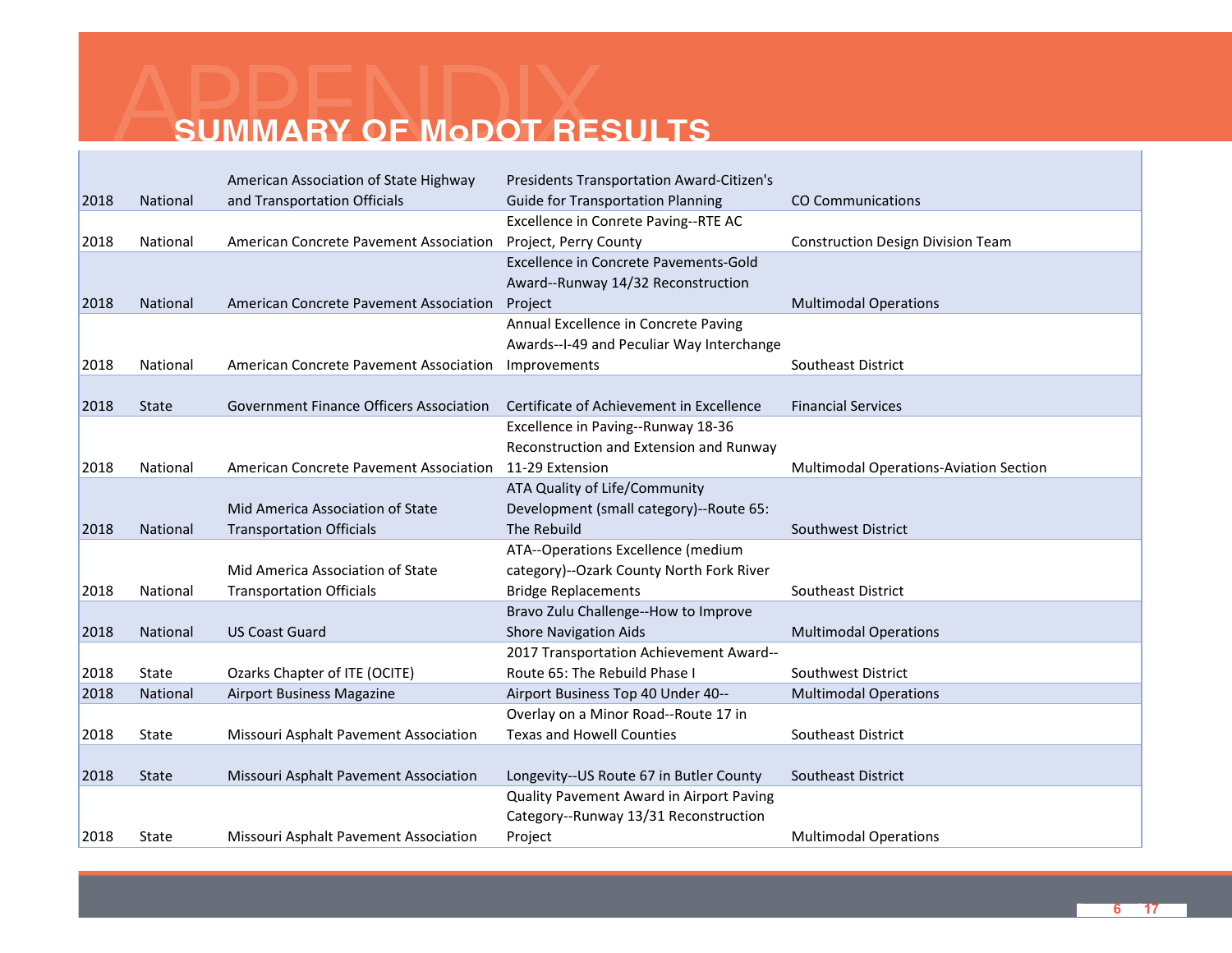|      |              |                                                     | Missouri State Employee Award of                                   |                                                      |
|------|--------------|-----------------------------------------------------|--------------------------------------------------------------------|------------------------------------------------------|
| 2018 | <b>State</b> | State of Missouri Office of Administration          | Distinction                                                        | <b>KC TMA Flagger group</b>                          |
|      |              |                                                     |                                                                    |                                                      |
|      |              |                                                     | Quality Paving Award - 2nd Place Primary                           |                                                      |
| 2018 | State        | Missouri Asphalt Pavement Association               | Route (Greater than 50,000 tons)                                   | KC I-35 Clay County                                  |
|      |              |                                                     |                                                                    |                                                      |
|      |              |                                                     | Quality Paving Award - 1st Place Primary                           |                                                      |
| 2018 | <b>State</b> | Missouri Asphalt Pavement Association               | Route (Greater than 50,000 tons)                                   | KC Route 65 - Saline County                          |
|      |              |                                                     |                                                                    |                                                      |
| 2018 | National     | Institute of Transportation Engineers               | Public Agency Council Achievement Award                            | <b>KC Kansas City Scout</b>                          |
|      |              |                                                     | <b>International Transportation Achievement</b>                    |                                                      |
| 2018 |              | International Institute of Transportation Engineers | Award - Safety                                                     | KC JAWS: Kansas City Scout                           |
|      |              |                                                     |                                                                    |                                                      |
| 2018 | State        | Kansas City Social Media Club                       | Multi-Channel Communications Campaign                              | KC Destination Safe Driving Campaign                 |
| 2018 | <b>State</b> | Institute of Transportation Engineers               | <b>Excellence in Transportation Award</b>                          | KC 291S/Route 50 Divergabout                         |
|      |              | American Council of Engineering                     |                                                                    |                                                      |
| 2018 | State        | Companies                                           | <b>Honor Award</b>                                                 | KC US 69 Missouri River Bridge Replacement           |
|      |              |                                                     |                                                                    |                                                      |
| 2017 | <b>State</b> | State of Missouri Office of Administration          | <b>Award of Distintion</b>                                         | Rebecca Brietzke/EOO                                 |
|      |              | American Council of Engineering                     |                                                                    |                                                      |
| 2017 | State        | Companies                                           | <b>Engineering Excellence Grand Award</b>                          | Columbia I-70 Bridges Project (Central District)     |
|      |              |                                                     | National Quality in Construction Paving                            | Route 60 Resurfacing and Bridge Improvement Project  |
| 2017 | National     | National Asphalt Pavement Association               | Award                                                              | (Southwest District)                                 |
|      |              | American Council of Engineering                     |                                                                    |                                                      |
| 2017 | National     | Companies                                           | <b>Honor Award</b>                                                 | KC I-49 & Peculiar Way Interchange                   |
|      |              | American Council of Engineering                     |                                                                    |                                                      |
| 2017 | National     | Companies                                           | <b>Honor Award</b>                                                 | KC Historic Bridge Enhancements in Excelsior Springs |
|      |              |                                                     | Quality Paving Award - 2nd Place Primary                           |                                                      |
| 2017 | State        | Missouri Asphalt Pavement Association               | Route (Under 50,000 tons)                                          | KC I29 Clay County                                   |
|      |              |                                                     |                                                                    |                                                      |
| 2017 | <b>State</b> | Missouri Asphalt Pavement Association               | Quality Paving Award - 2nd Place Longevity KC Route 69 Clay County |                                                      |
|      |              | American Council of Engineering                     |                                                                    |                                                      |
| 2017 | State        | Companies                                           | <b>Honor Award</b>                                                 | KC The I-70 Manchester Bridge Project                |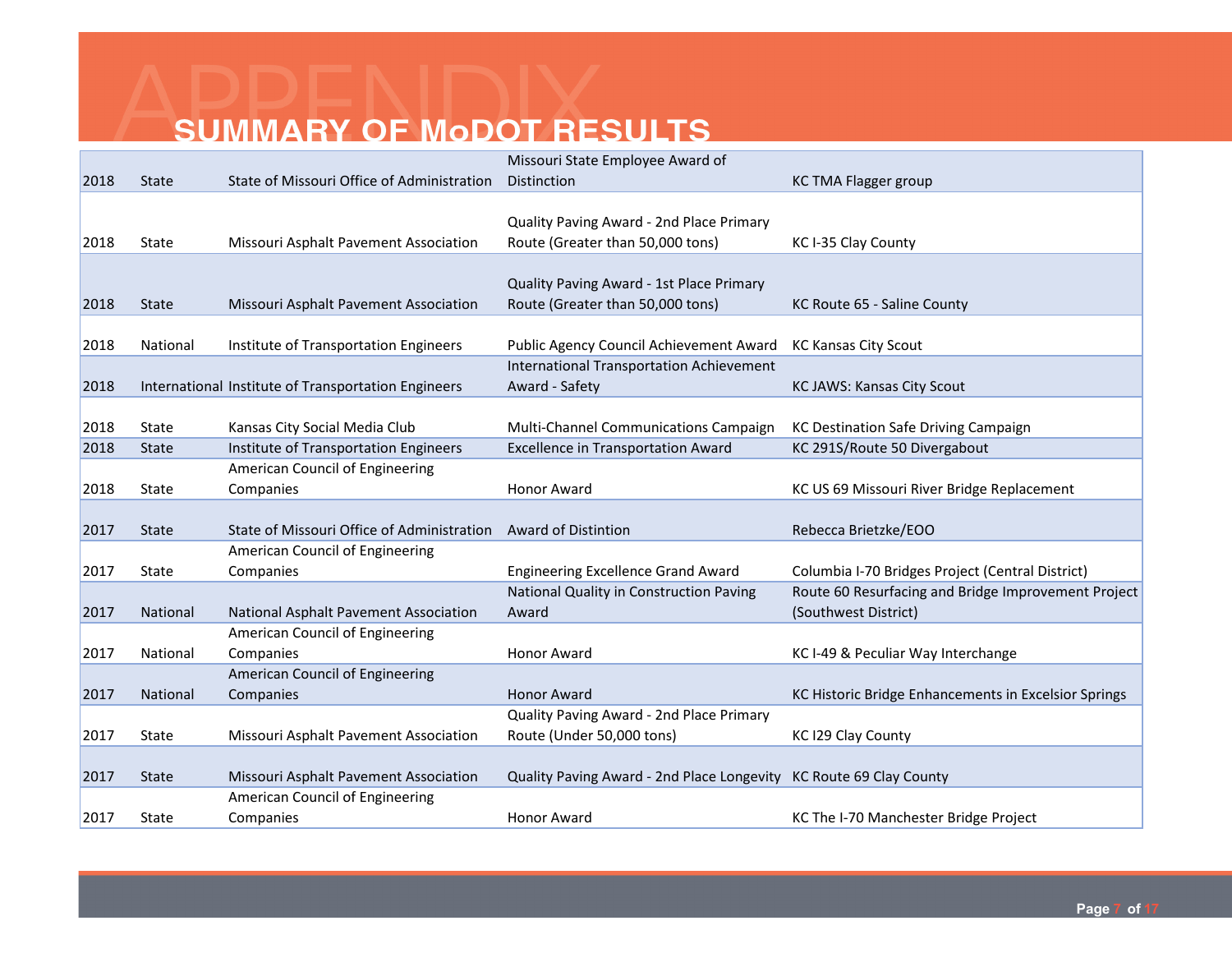|      |              | American Association of State Highway      |                                            | Battlefield and Route 65 Diverging Diamond                                                 |
|------|--------------|--------------------------------------------|--------------------------------------------|--------------------------------------------------------------------------------------------|
| 2016 | National     | and Transportation Officials               | America's Transportation Award             | Interchange (Southwest District)                                                           |
|      |              | American Association of State Highway      |                                            |                                                                                            |
| 2016 | National     | and Transportation Officials               | President's Award                          | Road to Tomorrow Team                                                                      |
|      |              | American Association of State Highway      |                                            |                                                                                            |
| 2016 | National     | and Transportation Officials               | Francis B. Francois Award                  | Field Traffic Alert System Team                                                            |
|      |              |                                            | National Award for Excellence in Concrete  |                                                                                            |
| 2016 | National     | American Concrete Pavement Association     | Pavement                                   | Route 50 Reconstruction                                                                    |
|      |              |                                            | National Award for Excellence in Concrete  |                                                                                            |
| 2016 | National     | American Concrete Pavement Association     | Pavement                                   | Route 19 Resurfacing and Shoulder Widening                                                 |
|      |              | American Council of Engineering            |                                            | Jefferson Street/Lafayette Street Project - Quick Lidar                                    |
| 2016 | National     | Companies                                  | <b>Engineering Excellence Grand Award</b>  | Scan Project (Central District)                                                            |
|      |              |                                            |                                            |                                                                                            |
|      |              |                                            | Governor's Award for Quality and           |                                                                                            |
| 2016 | State        | State of Missouri Office of Administration | Productivity - Technology in Government    | Field Traffic Alert System Team                                                            |
|      |              |                                            |                                            | Outstanding Civil Engineering Achievements Stan Musial Veterans Memorial Bridge (St. Louis |
| 2016 | National     | American Society of Civil Engineers        | Award                                      | District)                                                                                  |
|      |              |                                            | Quality Paving Award - 1st Place Overlay   |                                                                                            |
| 2016 | <b>State</b> | Missouri Asphalt Pavement Association      | <b>Minor Road</b>                          | <b>KC Route A Clay County</b>                                                              |
|      |              |                                            | Quality Paving Award - 2nd Place Primary   |                                                                                            |
| 2016 | State        | National Asphalt Pavement Association      | Route (Less than 50,000 tons)              | KC I-435 Clay County                                                                       |
|      |              |                                            |                                            |                                                                                            |
|      |              |                                            | Quality Paving Award - 2nd Place Primary   |                                                                                            |
| 2016 | <b>State</b> | Missouri Asphalt Pavement Association      | Route (Greater than 50,000 Tons)           | KC I35 Clay County                                                                         |
|      |              | American Association of State Highway      |                                            | Safety Evaluation of the Diverging Diamond                                                 |
| 2015 | National     | and Transportation Officials               | Sweet Sixteen National Research Award      | Interchange                                                                                |
|      |              |                                            | Pavement Award-Interchange                 | Tiffany Springs Parkway and I-29 Diverging Diamond                                         |
| 2015 | National     | American Concrete Pavement Association     | Expansion/Improvement                      | Interchange (Kansas City District)                                                         |
|      |              |                                            | Pavement Award-Urban Arterials and         | Route 210 Between I-435 and Route 291 (Kansas City                                         |
| 2015 | National     | American Concrete Pavement Association     | Collectors                                 | District)                                                                                  |
|      |              |                                            |                                            |                                                                                            |
| 2015 | National     | American Concrete Pavement Association     | <b>Pavement Award-Special Applications</b> | Route 19 Resurfacing and Shouldering                                                       |
|      |              |                                            | National Excellence in Concrete Pavement   |                                                                                            |
| 2015 | National     | American Concrete Pavement Association     | Award                                      | Runway 18/36 Reconstruction                                                                |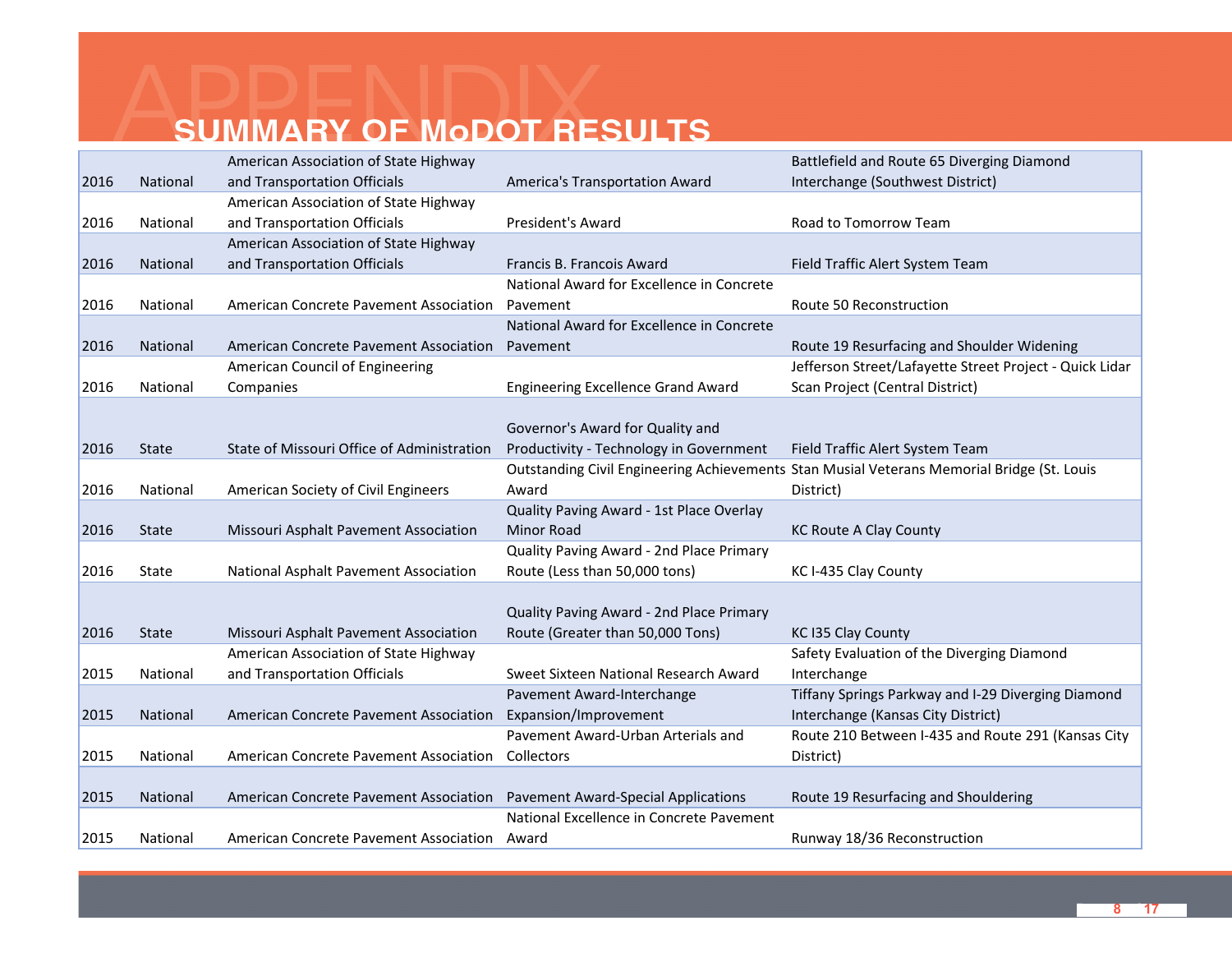| 2015 | National        | American Concrete Pavement Association  Concrete Pavement Restoration Category     |                                          | Rehabilitation of Interstate 35 in Daviess County     |
|------|-----------------|------------------------------------------------------------------------------------|------------------------------------------|-------------------------------------------------------|
|      |                 | American Council of Engineering                                                    |                                          |                                                       |
| 2015 | National        | Companies                                                                          | <b>Engineering Excellence Award</b>      | I-35 and Route 291 Interchange (Kansas City District) |
|      |                 | American Council of Engineering                                                    |                                          | Stan Musial Veterans Memorial Bridge and Corridor     |
| 2015 | National        | Companies                                                                          | <b>Grand Conceptor Award</b>             | (St. Louis District)                                  |
|      |                 | American Council of Engineering                                                    |                                          | Stan Musial Veterans Memorial Bridge and Corridor     |
| 2015 | National        | Companies                                                                          | <b>Honor Award</b>                       | (St. Louis District)                                  |
|      |                 | <b>National Association of Government</b>                                          |                                          | Stan Musial Veterans Memorial Bridge-                 |
| 2015 | National        | Communicators                                                                      | <b>Blue Pencil and Gold Screen Award</b> | Communication                                         |
|      |                 |                                                                                    |                                          |                                                       |
| 2015 | National        | Design Build Institute of America                                                  | <b>National Award of Merit</b>           | MoDOT Safe and Sound Bridge Improvement Program       |
|      |                 |                                                                                    |                                          |                                                       |
| 2015 | <b>State</b>    | Missouri Asphalt Pavement Association                                              | Quality Paving Award - 1st Place         | KC I 435, 35 and Routes 152, 210 Clay County          |
| 2015 | State           | American Public Works Association                                                  | Management Innovation Award              | <b>KC District</b>                                    |
|      |                 | American Council of Engineering                                                    |                                          |                                                       |
| 2015 | National        | Companies                                                                          | <b>Honor Award</b>                       | I35 and Route 291 Interchange Improvements            |
|      |                 | American Association of State Highway                                              | American's Transportation Award-         | Stan Musial Veterans Memorial Bridge (St. Louis       |
| 2014 | National        | and Transportation Officials                                                       | Innovation                               | District)                                             |
|      |                 | American Association of State Highway                                              |                                          |                                                       |
| 2014 | <b>National</b> | and Transportation Officials                                                       | Performance Excellence Award             | Raising Spirit of St. Louis Blvd (St. Louis District) |
|      |                 | American Council of Engineering                                                    |                                          | Design Work on Safe and Sound Bridge Improvement      |
| 2014 | National        | Companies                                                                          | <b>Engineering Excellence Award</b>      | Program                                               |
|      |                 |                                                                                    |                                          |                                                       |
| 2014 | National        | National Asphalt Pavement Association                                              | <b>Quality in Construction Award</b>     | Routes 13/160                                         |
|      |                 |                                                                                    |                                          |                                                       |
| 2014 | National        | National Asphalt Pavement Association                                              | National Award for Paving Excellence     | I-44 in Jasper County                                 |
|      |                 |                                                                                    | Award of Excellence; Special Purpose     |                                                       |
| 2014 | <b>National</b> | <b>Awards for Publications Excellence</b>                                          | Campaigns                                | A Vision for Missouri's Future Campaign               |
|      |                 | Mid America Association of State                                                   | American's Transportation Award-         | Stan Musial Veterans Memorial Bridge (St. Louis       |
| 2014 | National        | <b>Transportation Officials</b>                                                    | Innovation                               | District)                                             |
|      |                 | National Alliance of Highway Beautification Award of Excellence for Innovations in |                                          |                                                       |
| 2014 | <b>National</b> | Agencies                                                                           | <b>Outdoor Advertising (ODA) Control</b> | Implementation of New Requirements for MAP-21         |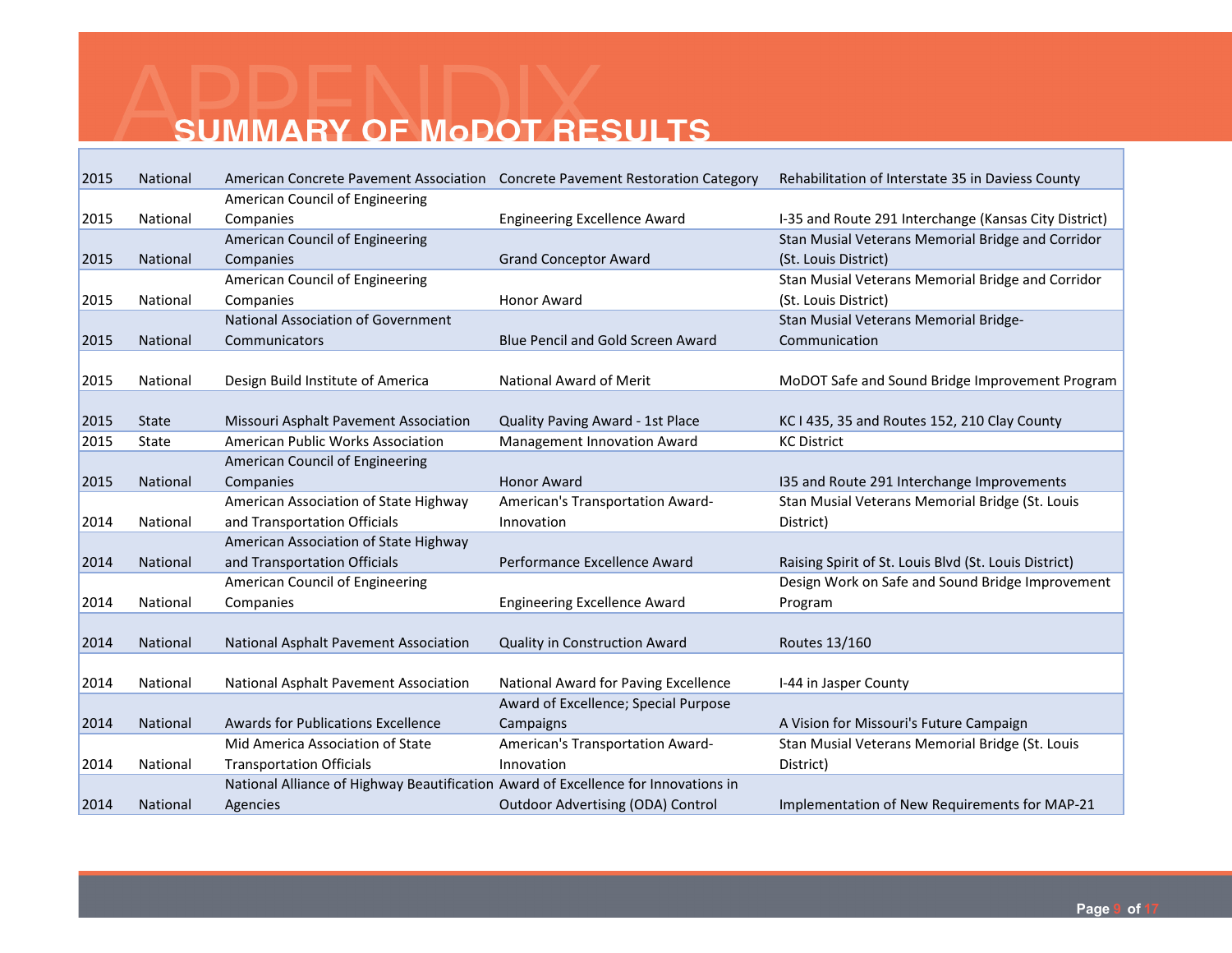|      |                 | American Association of State Highway      |                                                                                     |                                                   |
|------|-----------------|--------------------------------------------|-------------------------------------------------------------------------------------|---------------------------------------------------|
| 2013 | National        | and Transportation Officials               | Value Engineering Award                                                             | Missouri River Bridge                             |
|      |                 | American Association of State Highway      | America Transportation Awards Top 10                                                |                                                   |
| 2013 | National        | and Transportation Officials               | Projects in America                                                                 | Safe and Sound Bridge Improvement Program         |
|      |                 | American Association of State Highway      | America's Transportation Award-People's                                             |                                                   |
| 2013 | National        | and Transportation Officials               | Choice Award                                                                        | Safe and Sound Bridge Improvement Program         |
|      |                 | American Association of State Highway      | AASHTO/MAASTO Best in Mid-America in                                                |                                                   |
| 2013 | National        | and Transportation Officials               | Ahead of Schedule                                                                   | Safe and Sound Bridge Improvement Program         |
|      |                 | American Association of State Highway      | AASHTO/MAASTO Best in Mid-America in                                                |                                                   |
| 2013 | National        | and Transportation Officials               | Best Use of Innovation                                                              | Shared Four Lane Highway                          |
|      |                 | American Council of Engineering            |                                                                                     |                                                   |
| 2013 | <b>National</b> | Companies                                  | Top 25 Projects                                                                     | Safe and Sound Bridge Improvement Program         |
|      |                 |                                            | Certificate of Achievement for Excellence in                                        |                                                   |
| 2013 | National        | Government Finance Officers Association    | <b>Financial Reporting</b>                                                          | Comprehensive Annual Financial Report             |
|      |                 | <b>National Association of Government</b>  |                                                                                     |                                                   |
| 2013 | <b>National</b> | Communicators                              | <b>Blue Pencil and Gold Screen Award</b>                                            | International Bridge Conference Feature Exhibit   |
|      |                 | <b>National Association of Government</b>  |                                                                                     | MoDOT's Missouri Blueprint to Save More Lives     |
| 2013 | National        | Communicators                              | <b>Blue Pencil and Gold Screen Award</b>                                            | Conference                                        |
|      |                 | <b>National Association of Government</b>  |                                                                                     |                                                   |
| 2013 | National        | Communicators                              | Blue Pencil and Gold Screen Award                                                   | MoDOT's Traveler Information App                  |
|      |                 |                                            | Governor's Award for Quality and                                                    |                                                   |
| 2013 | State           | State of Missouri Office of Administration | <b>Productivity-Customer Service</b>                                                | MoDOT Statewide Customer Service Team             |
|      |                 |                                            | Governor's Award for Quality and                                                    |                                                   |
| 2013 | <b>State</b>    | State of Missouri Office of Administration | Productivity-Process Improvement                                                    | Route 5 Shared Four-Lane Highway Team             |
| 2013 | National        | TransComm                                  | <b>Skills Award</b>                                                                 | <b>Clifton Scott Public Service Announcement</b>  |
|      |                 |                                            | National Alliance of Highway Beautification Chairman's Award in Outdoor Advertising |                                                   |
| 2013 | National        | Agencies                                   | Control                                                                             | Right of Way Division, Jessica Sawyer             |
|      |                 | <b>Intelligent Transportation Systems</b>  |                                                                                     |                                                   |
| 2013 | Regional        | Heartland                                  | Best of ITS Award                                                                   | KC Scout Operations & Incident Management Program |
|      |                 | American Association of State Highway      |                                                                                     |                                                   |
| 2012 | National        | and Transportation Officials               | America's Transportation Award                                                      | kcICON Project Team (Kansas City District)        |
|      |                 | American Association of State Highway      |                                                                                     |                                                   |
| 2012 | National        | and Transportation Officials               | America's Transportation Award                                                      | I-270/Page/Dorsett Project (St. Louis District)   |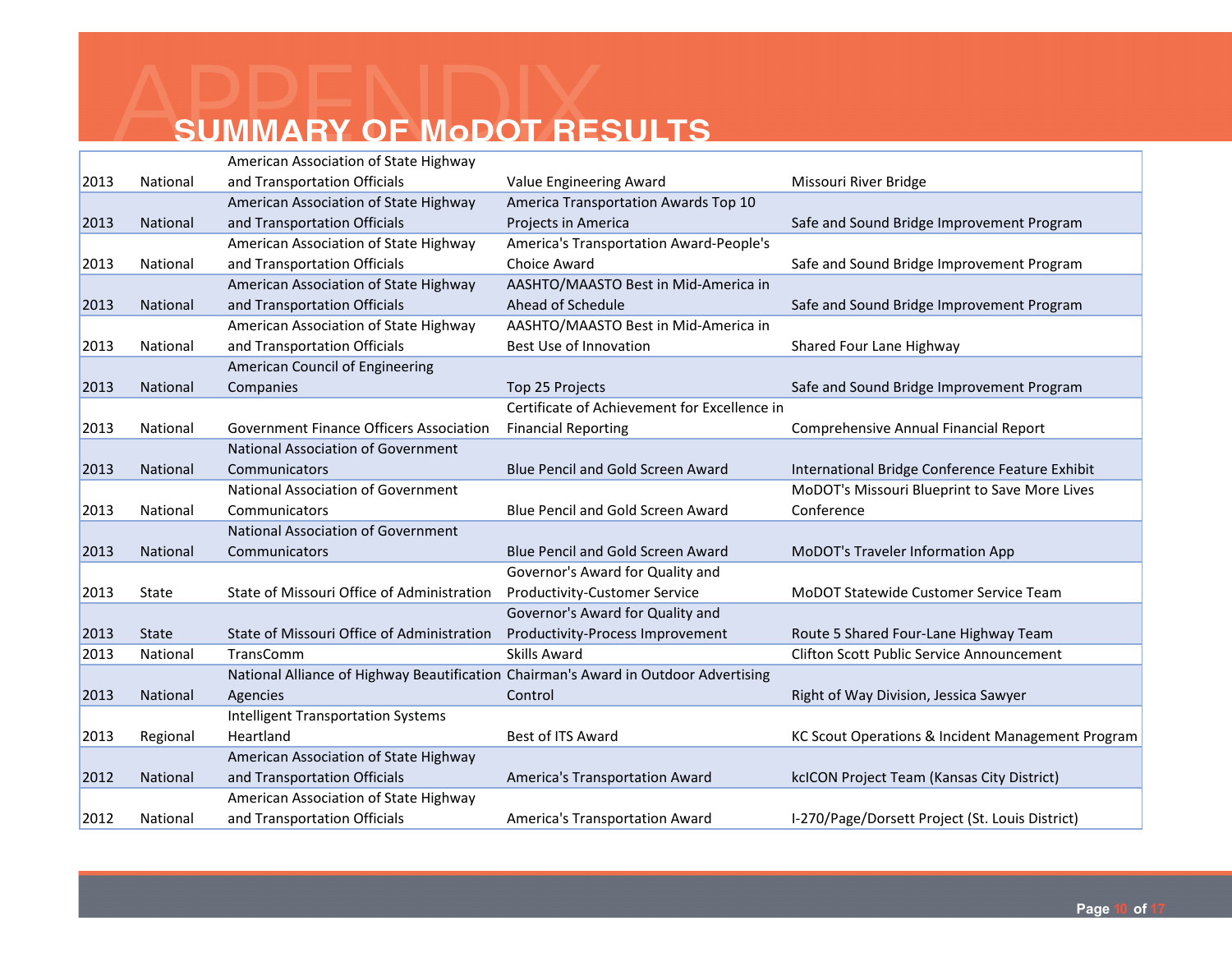|      |                 |                                                                                     |                                                | Evaluation of the Life Expectancy of Light-Emitting    |
|------|-----------------|-------------------------------------------------------------------------------------|------------------------------------------------|--------------------------------------------------------|
|      |                 | American Association of State Highway                                               |                                                | Diode (LED) Traffic Signals and Development of a       |
| 2012 | National        | and Transportation Officials                                                        | Sweet Sixteen National Research Award          | Replacement Schedule (Traffic Division)                |
|      |                 | American Association of State Highway                                               |                                                |                                                        |
| 2012 | National        | and Transportation Officials                                                        | Bronze Performance Excellence Award            | Local Public Agency Stategic Vision Team               |
|      |                 | American Council of Engineering                                                     |                                                |                                                        |
| 2012 | National        | Companies                                                                           | <b>Engineering Excellence Grand Award</b>      | kcICON Project Team (Kansas City District)             |
|      |                 | American Council of Engineering                                                     |                                                |                                                        |
| 2012 | National        | Companies                                                                           | <b>Honor Award</b>                             | Broadway Bridge over I-670 (Kansas City District)      |
|      |                 | American Council of Engineering                                                     |                                                | 87th Street Improvements from US 71 to I-435           |
| 2012 | <b>National</b> | Companies                                                                           | <b>Honor Award</b>                             | (Kansas City District)                                 |
|      |                 |                                                                                     | Innovation in Project Finance and Financial    |                                                        |
| 2012 | National        | Federal Highway Administration                                                      | Management                                     | State Infrastructure Bank Proposal                     |
|      |                 |                                                                                     | Certificate of Achievement for Excellence in   |                                                        |
| 2012 | National        | <b>Government Finance Officers Association</b>                                      | <b>Financial Reporting</b>                     | <b>Missouri Transportation Finance Corporation</b>     |
|      |                 | <b>National Association of Government</b>                                           |                                                |                                                        |
| 2012 | National        | Communicators                                                                       | <b>Blue Pencil and Gold Screen Awards</b>      | Barrel Bob's Facebook Page                             |
|      |                 | Associated General Contractors of                                                   | <b>Best Construction Project Award-Alliant</b> |                                                        |
| 2012 | National        | Missouri                                                                            | <b>Build America Award</b>                     | Rehabilitation of I-44 Pulaski County                  |
|      |                 |                                                                                     |                                                | 1st Place for Photo of Alton Bridge on US Route 67     |
| 2012 | National        | Engineers Society of Western Pennsylvania Photo Award                               |                                                | (Cathy Morrison)                                       |
|      |                 |                                                                                     |                                                | 3rd Place for Photo of Eads Bridge in St. Louis (Cathy |
| 2012 | National        | Engineers Society of Western Pennsylvania Photo Award                               |                                                | Morrison)                                              |
|      |                 | National Alliance of Highway Beautification Chairman's Award in Outdoor Advertising |                                                |                                                        |
| 2012 | National        | Agencies                                                                            | Control                                        | Right of Way Division, Jenny Hall                      |
|      |                 | American Council of Engineering                                                     |                                                |                                                        |
| 2012 | National        | Companies                                                                           | <b>Grand Award</b>                             | KC KCIcon Project - Bond Bridge                        |
| 2012 | <b>State</b>    | Institute of Transportation Engineers                                               | <b>Excellence in Transportation Award</b>      | KC I-435 and Front Street DDI                          |
|      |                 | American Association of State Highway                                               |                                                |                                                        |
| 2011 | National        | and Transportation Officials                                                        | Silver Performance Excellence Award            | <b>Bridge Sealing Team (Northeast District)</b>        |
|      |                 | American Association of State Highway                                               |                                                |                                                        |
| 2011 | National        | and Transportation Officials                                                        | Silver Performance Excellence Award            | <b>MoDOT Striping Team</b>                             |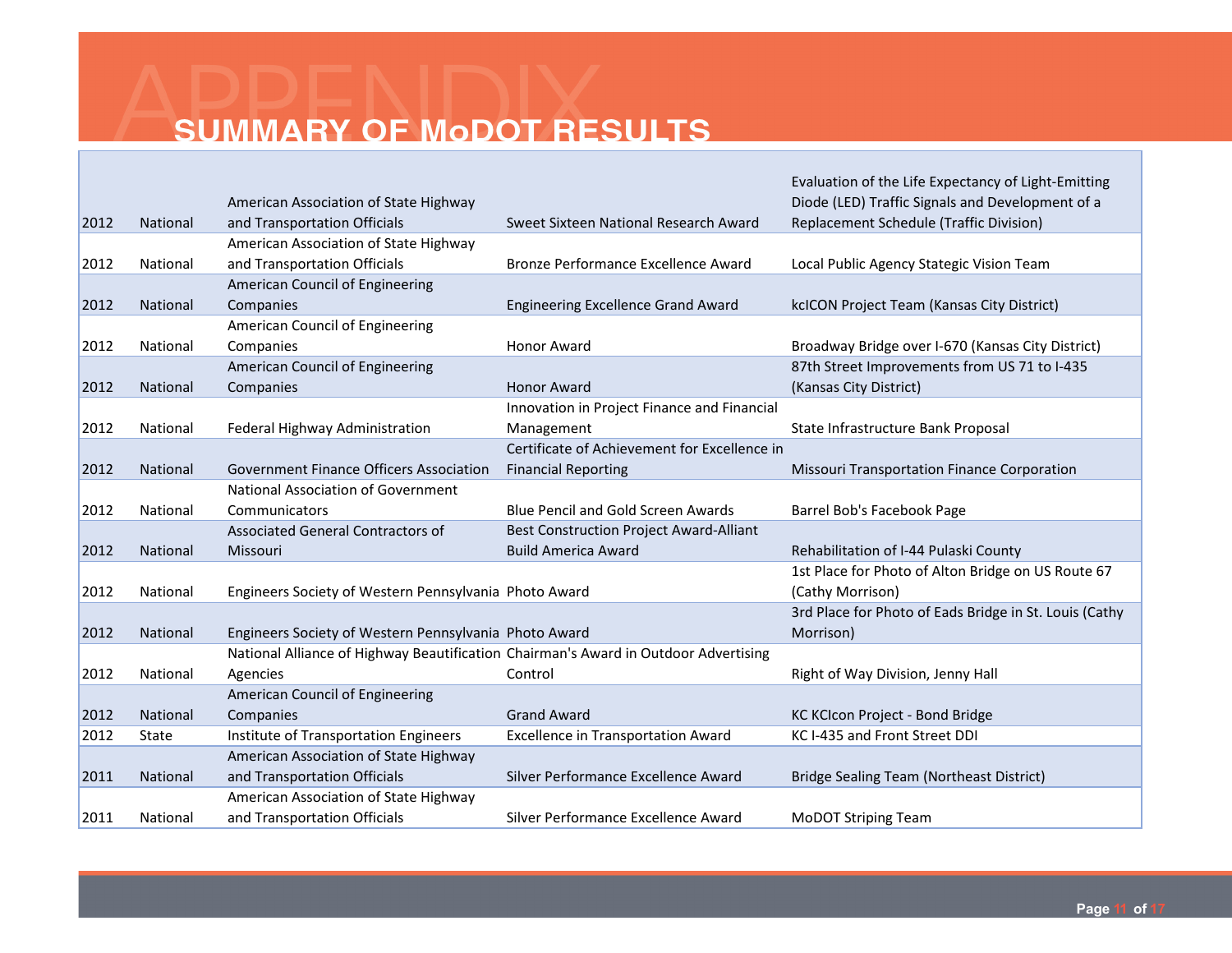|      |          |                                                                         | Concrete Paving Award for Rural Divided        |                                                     |
|------|----------|-------------------------------------------------------------------------|------------------------------------------------|-----------------------------------------------------|
| 2011 | National | American Concrete Pavement Association                                  | Highways                                       | Route 50, Moniteau County (Central District)        |
|      |          |                                                                         |                                                |                                                     |
| 2011 | National | American Concrete Pavement Association                                  | <b>Concrete Paving Award for Intersections</b> | Route 179/50, Cole County (Central District)        |
|      |          |                                                                         | Best Portland Cement Concrete Overlay          |                                                     |
| 2011 | National | <b>American Concrete Pavement Association</b>                           | <b>Streets and Roads Project</b>               | Route 36 Project                                    |
|      |          |                                                                         |                                                |                                                     |
| 2011 | National | American Concrete Pavement Association                                  | Divided Highways Rural Award                   | Route 50, Moniteau County (Central District)        |
|      |          |                                                                         |                                                |                                                     |
| 2011 | National | American Concrete Pavement Association Silver Place in Overlay Division |                                                | <b>US 36 Resurfacing Project</b>                    |
|      |          |                                                                         |                                                |                                                     |
| 2011 | National | American Concrete Pavement Association Overlays-Highways Award          |                                                | Route I-235, Clay County, MO (Kansas City District) |
|      |          |                                                                         |                                                |                                                     |
| 2011 | National | American Concrete Pavement Association                                  | Urban Arterials and Collectors Award           | I-470/Strother Road Interchange, Lee's Summit, MO   |
|      |          | American Council of Engineering                                         |                                                |                                                     |
| 2011 | National | Companies                                                               | <b>Engineering Excellence Award</b>            | Route 179/50, Cole County (Central District)        |
|      |          | Mid America Association of State                                        |                                                |                                                     |
| 2011 | National | <b>Transportation Officials</b>                                         | Leadership Award                               | Michelle Teel/Leadership of Subcommittee            |
|      |          | <b>National Transportation Public Affairs</b>                           |                                                |                                                     |
| 2011 | National | Workshop                                                                | Award                                          | One-Stop Shop for the Latest News and Info          |
|      |          | American Association of State Highway                                   | America's Transportation Award                 | Diverging Diamond Interchange Route 13 at I-44,     |
| 2010 | National | and Transportation Officials                                            | (Innovative Small Project Category)            | Springfield                                         |
|      |          |                                                                         | America's Transportation Award (Under          |                                                     |
|      |          | American Association of State Highway                                   | Budget-Large Project) (Mississippi Valley      |                                                     |
| 2010 | National | and Transportation Officials                                            | Project of the Year)                           | I-64 Project (St. Louis District)                   |
|      |          | American Association of State Highway                                   |                                                |                                                     |
| 2010 | National | and Transportation Officials                                            | Subcommittee of Public Affairs-Ads             | Get Your Buckle On Video Ads                        |
|      |          | American Association of State Highway                                   |                                                | Route 66 Conway Welcome Center (Southwest)          |
| 2010 | National | and Transportation Officials                                            | Subcommittee on Public Affairs-Display         | District)                                           |
|      |          | American Association of State Highway                                   | Subcommittee on Public Affairs-Internal        |                                                     |
| 2010 | National | and Transportation Officials                                            | Video                                          | <b>Missouri Miles</b>                               |
|      |          | American Association of State Highway                                   | Subcommittee on Public Affairs-Special         |                                                     |
| 2010 | National | and Transportation Officials                                            | Recognition                                    | Shane Peck                                          |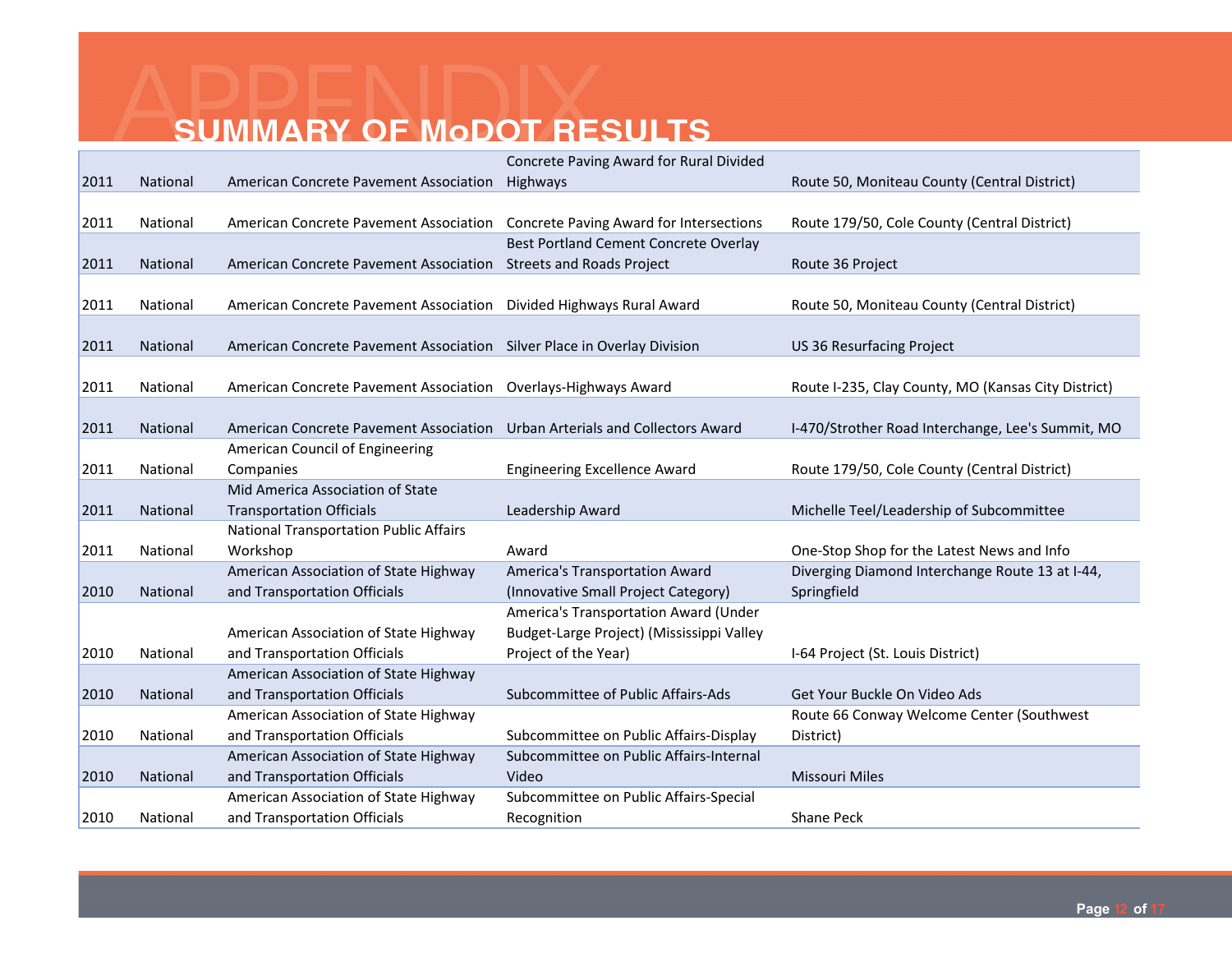|      |              | American Association of State Highway                                               |                                            |                                                           |
|------|--------------|-------------------------------------------------------------------------------------|--------------------------------------------|-----------------------------------------------------------|
| 2010 | National     | and Transportation Officials                                                        | Francis B. Francois Award                  | Diverging Diamond Interchange (Southwest District)        |
|      |              | American Association of State Highway                                               |                                            |                                                           |
| 2010 | National     | and Transportation Officials                                                        | <b>President's Award</b>                   | MoDOT Work on Practical Design                            |
|      |              | American Association of State Highway                                               |                                            |                                                           |
| 2010 | National     | and Transportation Officials                                                        | Gold Performance Excellence Award          | Realty to Roads                                           |
|      |              | American Association of State Highway                                               |                                            |                                                           |
| 2010 | National     | and Transportation Officials                                                        | Bronze Performance Excellence Award        | <b>Engaging Customers Through Social Media</b>            |
|      |              |                                                                                     |                                            |                                                           |
| 2010 | National     | American Concrete Pavement Association                                              | Gold Winner in Highway Overlays            | I-44, Phelps County Unbonded Concrete Overlay             |
|      |              |                                                                                     | Governor's Award for Quality and           |                                                           |
| 2010 | State        | State of Missouri Office of Administration                                          | Productivity-Pinnacle Award                | Diverging Diamond Interchange (Southwest District)        |
|      |              |                                                                                     | Governor's Award for Quality and           | <b>MoDOT Motor Carrier Services Customer Satisfaction</b> |
| 2010 | <b>State</b> | State of Missouri Office of Administration                                          | <b>Productivity-Customer Service</b>       | Team                                                      |
|      |              |                                                                                     | National Project of the Year               |                                                           |
| 2010 | National     | American Public Works Association                                                   | (Transportation)                           | I-64 Project (St. Louis District)                         |
|      |              |                                                                                     |                                            |                                                           |
|      |              | National Alliance of Highway Beautification Award of Excellence for Innovations in  |                                            | ODA Inventory System, which moved from a client-          |
| 2010 | National     | Agencies                                                                            | Outdoor Advertising (ODA) Control          | server based application to a web-based application       |
|      |              |                                                                                     |                                            | Workforce Training (MoDOT, Paseo Corridor                 |
|      |              |                                                                                     |                                            | Constructors, Full Employment Council, Workforce          |
| 2010 | National     | National Partnership for Highway Quality                                            | Making A Difference Bronze Award           | <b>Utilization Advisory Committee)</b>                    |
|      |              |                                                                                     |                                            |                                                           |
| 2010 | National     | American Public Works Association                                                   | The Diversity Exemplary Practices Award    | KC CDL and Job Awareness Training Program                 |
|      |              |                                                                                     | Governor's Award for Quality and           |                                                           |
| 2009 | State        | State of Missouri Office of Administration                                          | <b>Productivity-Customer Service</b>       | <b>Traveler Information Map</b>                           |
|      |              |                                                                                     |                                            |                                                           |
|      |              |                                                                                     | Outstanding Efforts in Producing a High    |                                                           |
|      |              |                                                                                     | Quality Service Efforts and Accomplishment |                                                           |
| 2009 | National     | <b>Advancing Government Accountability</b>                                          | Report for Fiscal Year 2008                | MoDOT's Tracker                                           |
|      |              | National Alliance of Highway Beautification                                         |                                            | Implementation of An On-going County Billing              |
| 2009 | National     | Agencies                                                                            | Innovations in Outdoor Advertising Control | Inspection Process, Right of Way Division                 |
|      |              | National Alliance of Highway Beautification Chairman's Award in Outdoor Advertising |                                            |                                                           |
| 2009 | National     | Agencies                                                                            | Control                                    | Right of Way Division, Joyce Musick                       |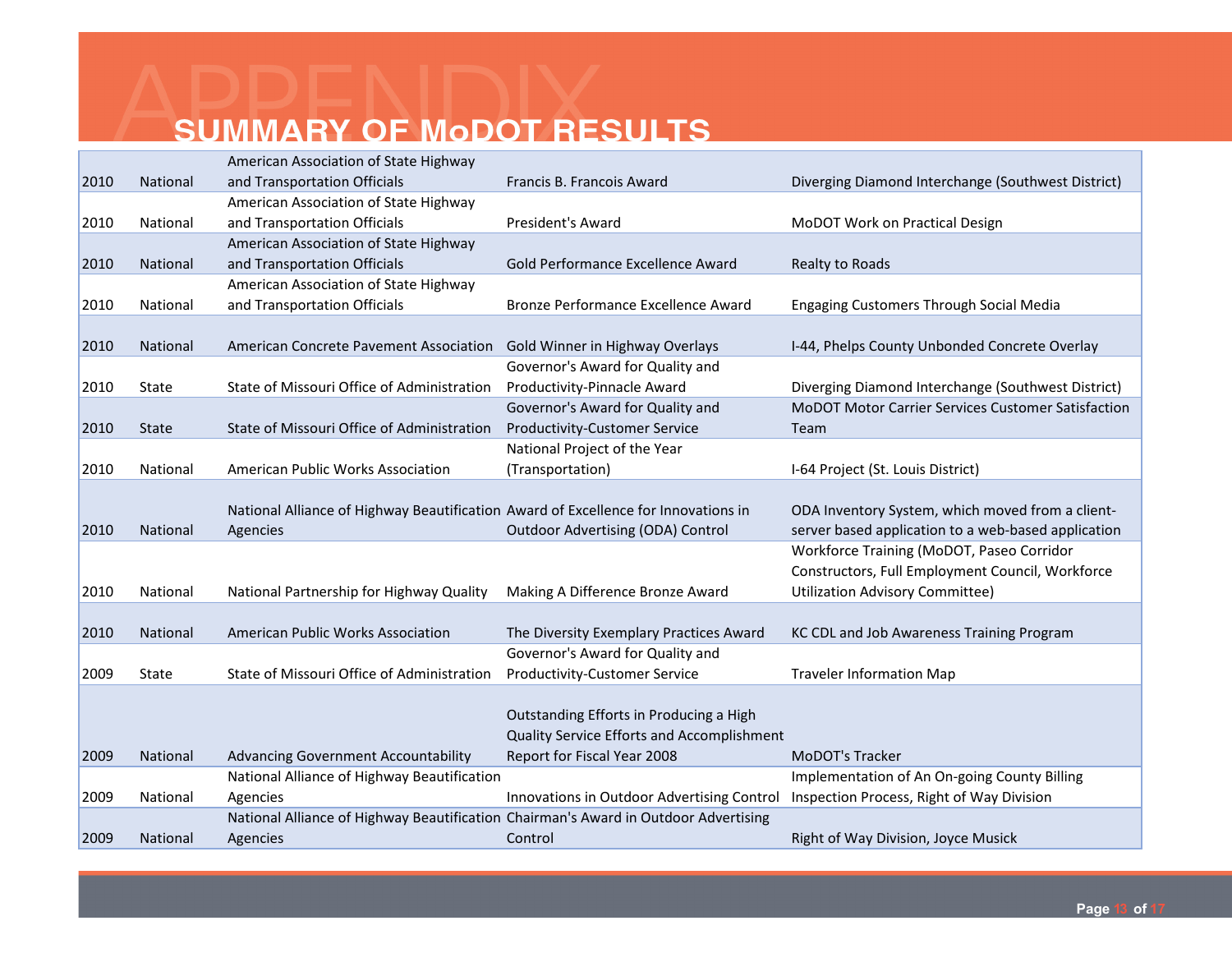| 2009 | National     | <b>Workforce Magazine</b>                                                    | <b>Optimas Award-Service Category</b>           | Leave Management Program (Human Resources)                                                     |
|------|--------------|------------------------------------------------------------------------------|-------------------------------------------------|------------------------------------------------------------------------------------------------|
|      |              | American Council of Engineering                                              |                                                 |                                                                                                |
| 2009 | National     | Companies                                                                    | <b>Grand Award</b>                              | KC Three Trails Memorial Crossing (The Triangle)                                               |
|      |              | <b>National Association of Government</b>                                    | <b>Blue Pencil and Gold Screen Awards-</b>      |                                                                                                |
| 2008 | National     | Communicators                                                                | <b>Indivdual Map</b>                            | Missouri Traveler Information Map                                                              |
|      |              | <b>National Association of Government</b>                                    | Blue Pencil and Gold Screen Awards,             |                                                                                                |
| 2008 | National     | Communicators                                                                | Individual Speech Writing                       | Completed as Promised Speech                                                                   |
|      |              | National Association of Government                                           | Blue Pencil and Gold Screen Awards, Media       |                                                                                                |
| 2008 | National     | Communicators                                                                | Event                                           | 2007 Work Zone Awareness Campaign                                                              |
|      |              | <b>National Association of Government</b>                                    | Blue Pencil and Gold Screen Awards,             |                                                                                                |
| 2008 | National     | Communicators                                                                | Webcast                                         | <b>MoDOT Minute Webcast</b>                                                                    |
|      |              | <b>National Association of Government</b>                                    | Blue Pencil and Gold Screen Awards-             |                                                                                                |
| 2008 | National     | Communicators                                                                | Brochure/Booklet                                | Driving Edge Brochure/Booklet                                                                  |
|      |              | <b>National Association of Government</b>                                    |                                                 |                                                                                                |
| 2008 | National     | Communicators                                                                |                                                 | Blue Pencil and Gold Screen Awards-Article The Perfect Storm Brewing in Transportation-Article |
|      |              |                                                                              |                                                 | I-64 Closure Command Team (MoDOT/Department of                                                 |
|      |              |                                                                              | Governor's Award for Quality and                | Public Safety/St. Louis County/Metro/Gateway                                                   |
| 2008 | State        | State of Missouri Office of Administration                                   | Productivity-Customer Service                   | Contractors)                                                                                   |
|      |              |                                                                              |                                                 |                                                                                                |
|      |              |                                                                              | Human Capital Leadership Award-                 | Performance Plus Program (Human                                                                |
| 2008 | National     | Society for Human Resource Management Innovative Business Solutions Category |                                                 | Resources/Organizational Results)                                                              |
|      |              | American Council of Engineering                                              | <b>Engineering Excellence Competition Honor</b> |                                                                                                |
| 2008 | National     | Companies                                                                    | Award                                           | <b>KC Truman Road Bridges</b>                                                                  |
|      |              |                                                                              |                                                 |                                                                                                |
|      |              |                                                                              | National Roadway Safety Award for System        |                                                                                                |
| 2007 | National     | Federal Highway Administration                                               | Wide Installation of Median Guard Cable         | System Wide Installation of Median Guard Cable                                                 |
|      |              | American Association of State Highway                                        |                                                 | Bridge Projects Category Photo "Night Vision of Alton                                          |
| 2007 | National     | and Transportation Officials                                                 | Face of Transportation                          | Bridge" (Cathy Morrison)                                                                       |
|      |              |                                                                              | Governor's Award for Quality and                | Snowplowing into the 21st Century-Solutions for Gang                                           |
| 2007 | <b>State</b> | State of Missouri Office of Administration                                   | Productivity-Innovation                         | Plowing in Kansas City and St. Louis                                                           |
| 2007 | State        | <b>Excellence in Missouri Foundation</b>                                     | Missouri Quality Award                          | <b>Exemplary Organization</b>                                                                  |
|      |              | American Association of State Highway                                        |                                                 |                                                                                                |
| 2006 | National     | and Transportation Officials                                                 | <b>Public Affairs Skills Award</b>              |                                                                                                |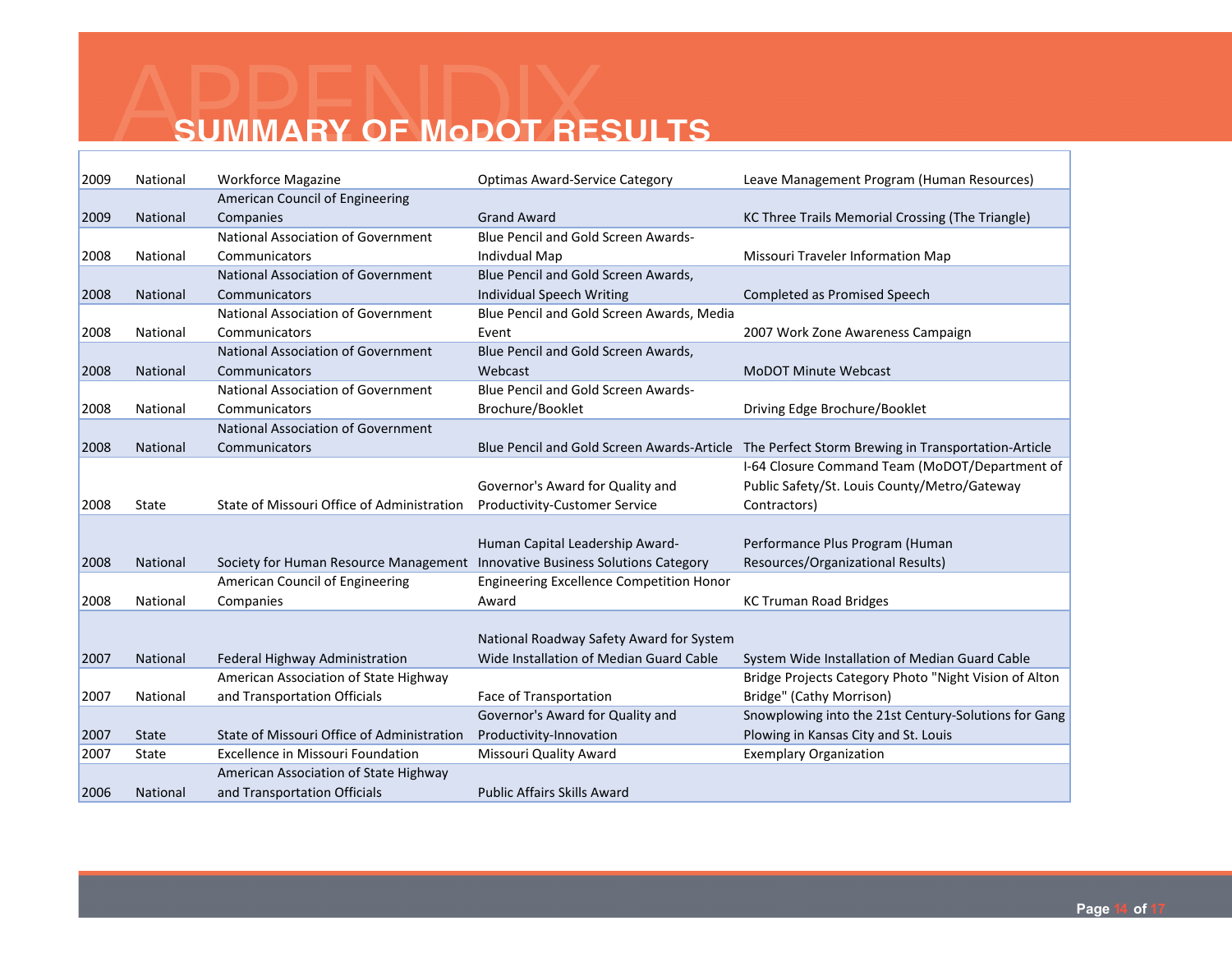|      |              |                                               |                                                                               | Mark Kross (Design Division)-Outstanding Service and |
|------|--------------|-----------------------------------------------|-------------------------------------------------------------------------------|------------------------------------------------------|
|      |              | American Association of State Highway         |                                                                               | Contributions to the Standing Committee on           |
| 2006 | National     | and Transportation Officials                  | <b>SCOE Outstanding Achievement</b>                                           | Environment                                          |
|      |              | <b>National Association of Government</b>     |                                                                               |                                                      |
| 2006 | National     | Communicators                                 | 2nd Place Award                                                               | 2006 State of Transportation Address                 |
|      |              | <b>National Association of Government</b>     |                                                                               |                                                      |
| 2006 | National     | Communicators                                 | Gold Screen Award                                                             | Kansas City Scout Public Relations                   |
|      |              |                                               | Governor's Award for Quality and                                              |                                                      |
| 2006 | <b>State</b> | State of Missouri Office of Administration    | Productivity-Process Improvement                                              | District 8 Pavement Repair Crew                      |
|      |              | Asphalt Recycling and Reclaiming              |                                                                               |                                                      |
| 2006 | National     | Association                                   | Excellence in Cold-In-Place Recycling Award Route 71 Innovative Pilot Project |                                                      |
|      |              | <b>National Transportation Public Affairs</b> |                                                                               |                                                      |
| 2006 | National     | Workshop                                      | Award                                                                         | <b>MAP Funding Allocation Challenge</b>              |
|      |              | <b>National Transportation Public Affairs</b> |                                                                               |                                                      |
| 2006 | National     | Workshop                                      | Award                                                                         | Issues/Crisis Management-Kansas City Paseo Bridge    |
|      |              | <b>National Transportation Public Affairs</b> |                                                                               | Audio Public Service Announcement without            |
| 2006 | National     | Workshop                                      | Award                                                                         | Consultation-Buckle Up for Prom                      |
| 2006 | National     | <b>Public Relations Society of America</b>    | <b>Bronze Anvil Award of Commendation</b>                                     | 2006 State of Transportation Address                 |
|      |              |                                               |                                                                               |                                                      |
| 2006 |              | International Computerworld Honors            | Laurete Medal                                                                 | <b>MoDOT Motor Carrier Services</b>                  |
|      |              | <b>National Association of Government</b>     |                                                                               |                                                      |
| 2005 | National     | Communicators                                 | <b>Blue Pencil Competition</b>                                                | Kansas City Scout Brochure                           |
|      |              | American Association of State Highway         |                                                                               | Banner in Commemoration of the 100 Year Centennial   |
| 2005 | National     | and Transportation Officials                  | First Place Recognition in Aviation                                           | of Flight                                            |
|      |              | American Association of State Highway         |                                                                               |                                                      |
| 2005 | National     | and Transportation Officials                  | <b>Team Excellence Awards</b>                                                 | Highway Safety Grant Tracking Development            |
|      |              | American Association of State Highway         |                                                                               |                                                      |
| 2005 | National     | and Transportation Officials                  | <b>Team Excellence Awards</b>                                                 | Lemay Ferry Bridge Replacement Team                  |
|      |              | American Association of State Highway         | <b>National Transportation Public Affairs</b>                                 |                                                      |
| 2005 | National     | and Transportation Officials                  | <b>Workshop: Special Events</b>                                               | Work Zone Safety Program (Work Zone Desk)            |
|      |              | American Association of State Highway         | <b>National Transportation Public Affairs</b>                                 |                                                      |
| 2005 | National     | and Transportation Officials                  | Workshop: Technology                                                          | Kansas City Scout                                    |
|      |              |                                               | National Paving Award-Concrete Pavement                                       |                                                      |
| 2005 | National     | American Concrete Pavement Association        | GA                                                                            | New Runway Construction                              |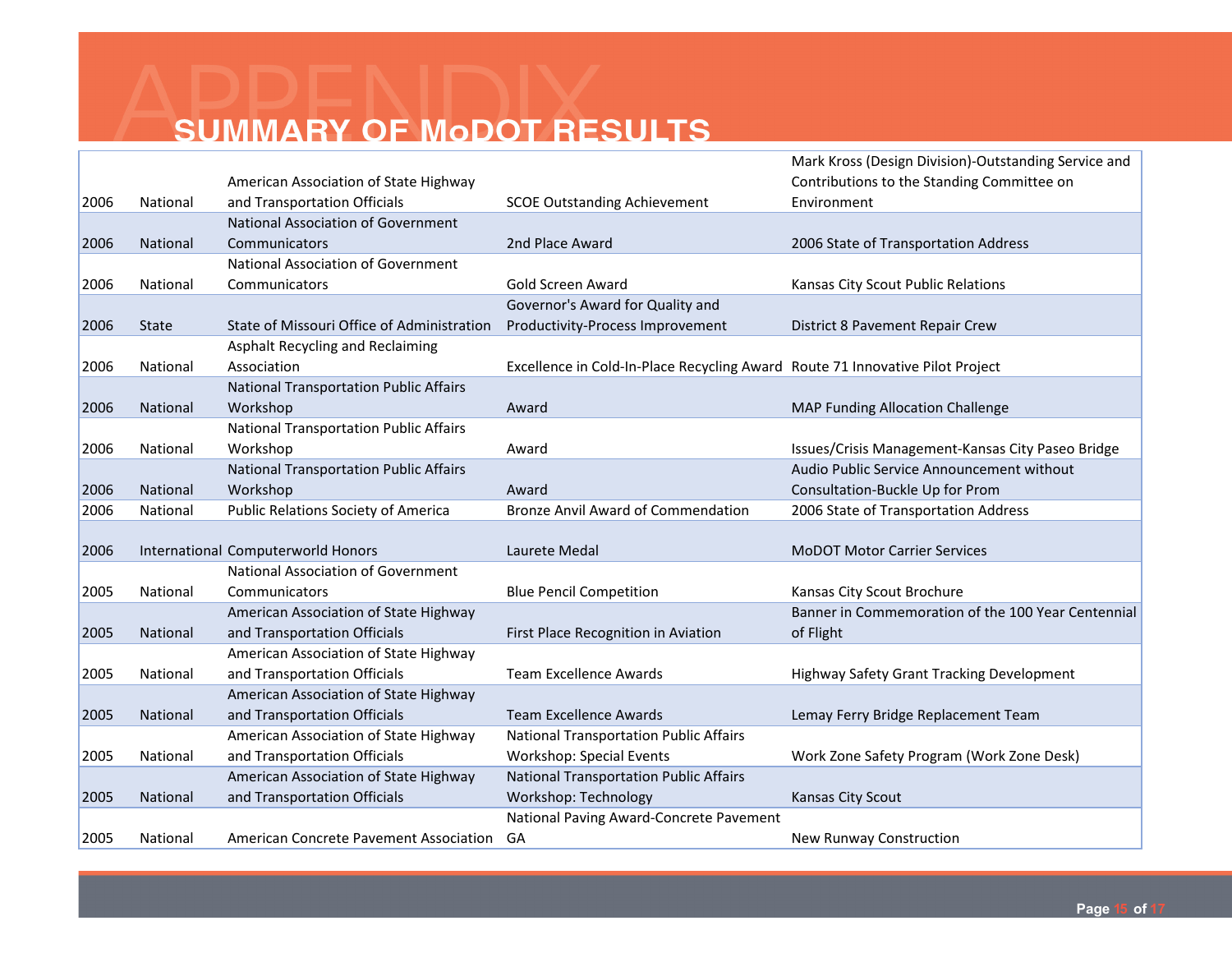|      |              |                                            | National Award for Excellence in Concrete |                                                     |
|------|--------------|--------------------------------------------|-------------------------------------------|-----------------------------------------------------|
| 2005 | National     | American Concrete Pavement Association     | Pavement                                  | Finalist-Route 36 Reconstruction, Livingston County |
|      |              | American Council of Engineering            |                                           |                                                     |
| 2005 | National     | Companies                                  | <b>Honor Award</b>                        | Route 65 Missouri River Bridge at Waverly, MO       |
|      |              | American Council of Engineering            |                                           |                                                     |
| 2005 | National     | Companies                                  | <b>Grand Conceptor Award</b>              |                                                     |
|      |              |                                            |                                           |                                                     |
| 2005 | National     | Federal Highway Administration             | 2004 Photo Opportunity Award              | Category 7, Invasive Species-Dames Rocket Photo     |
| 2005 | National     | Federal Highway Administration             | <b>Website Awards</b>                     | "Report a Road Concern" Application                 |
|      |              |                                            |                                           | Blueprint, MoDOT's Comprehensive State Highway      |
| 2005 | National     | Federal Highway Administration             | National Roadway Safety Awards            | Safety Plan                                         |
|      |              | <b>National Association of Government</b>  |                                           |                                                     |
| 2005 | National     | Communicators                              | <b>Blue Pencil Award</b>                  | Article in Pathways, Matt Hiebert                   |
|      |              |                                            | Governor's Award for Quality and          |                                                     |
| 2005 | State        | State of Missouri Office of Administration | Productivity-Process Improvement          | <b>Practical Design Team</b>                        |
|      |              |                                            |                                           |                                                     |
|      |              |                                            | Governor's Award for Quality and          | Ethernet Communications Network (Kansas City Scout  |
| 2005 | <b>State</b> | State of Missouri Office of Administration | Productivity-Technology in Government     | IT Program Team)                                    |
|      |              |                                            | Governor's Award for Quality and          |                                                     |
| 2005 | State        | State of Missouri Office of Administration | Productivity-Efficiency                   | Fleet Management Teeam (Missouri Interagency)       |
|      |              | American Public Transportation             |                                           |                                                     |
| 2005 | National     | Association                                | First Place Ad-Wheel Award                | Missouri Rural Public Transportation Speakers Video |
|      |              | American Road and Transportation           |                                           |                                                     |
| 2005 | National     | <b>Builders Association</b>                | Award                                     | <b>Highway Survivor Program</b>                     |
|      |              | American Road and Transportation           |                                           |                                                     |
| 2005 | National     | <b>Builders Association</b>                | Award                                     | Work Zone Safety Program (Work Zone Desk)           |
|      |              | American Society of Landscape              | Merit Award for Landscape Architecture    |                                                     |
| 2005 | National     | Architecture                               | and Design                                | I-70 North Enhancement Project                      |
|      |              |                                            |                                           | Ben Goodin for Leadership and Efforts in            |
|      |              | <b>Federal Motor Carrier Safety</b>        |                                           | Implementation of Programs and Safety Initiatives   |
| 2005 | National     | Administration                             | Certificate of Commendation               | within the State of Missouri                        |
|      |              | National Highway Traffic Safety            |                                           |                                                     |
| 2005 | National     | Administration                             | Award                                     | Work Zone Safety Program (Work Zone Desk)           |